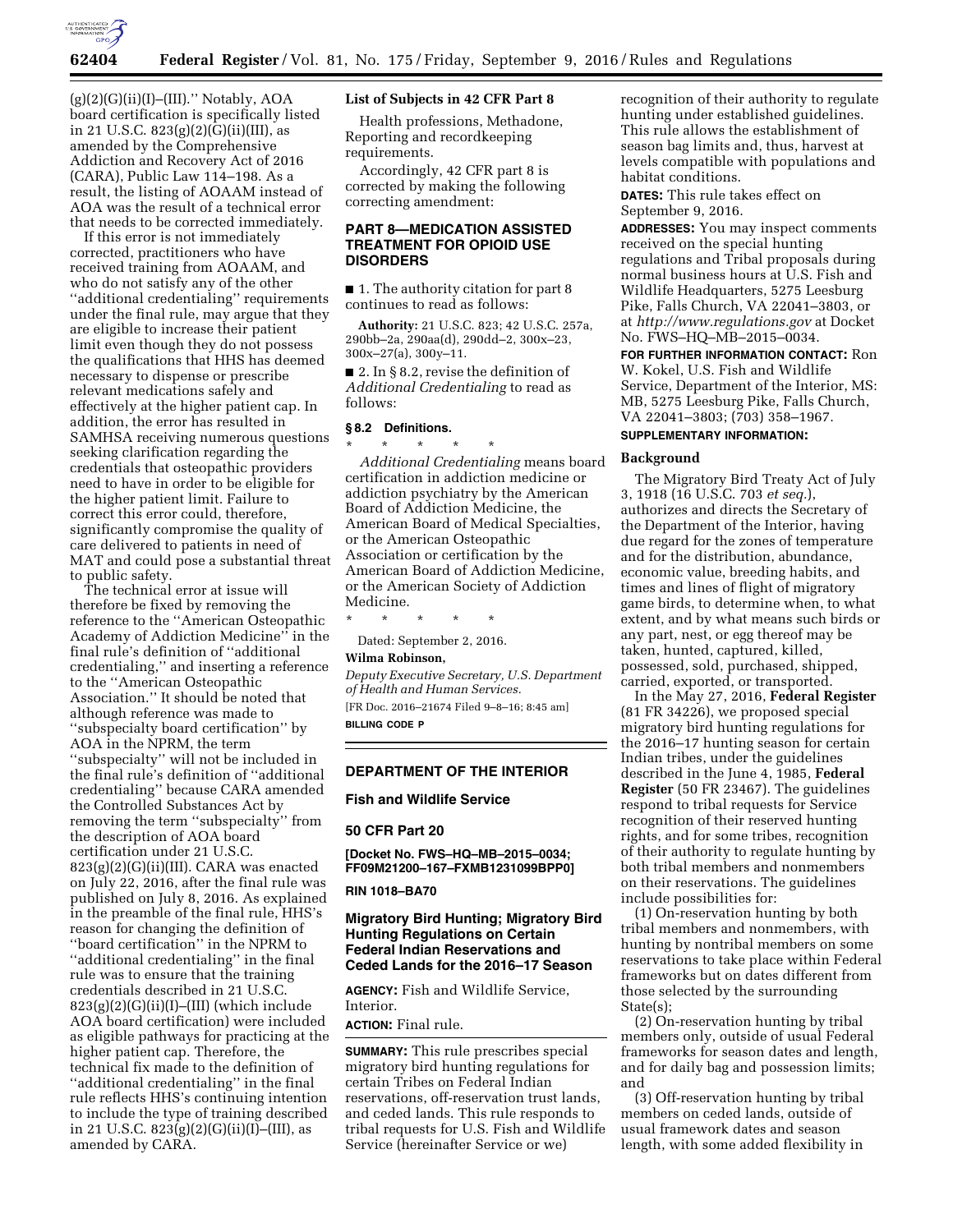daily bag and possession limits. In all cases, the regulations established under the guidelines must be consistent with the March 10–September 1 closed season mandated by the 1916 Migratory Bird Treaty with Canada.

In the August 6, 2015, **Federal Register** (80 FR 47388), we requested that tribes desiring special hunting regulations in the 2016–17 hunting season submit a proposal including details on:

(1) Harvest anticipated under the requested regulations;

(2) Methods that would be employed to measure or monitor harvest (such as bag checks, mail questionnaires, etc.);

(3) Steps that would be taken to limit level of harvest, where it could be shown that failure to limit such harvest would adversely impact the migratory bird resource; and

(4) Tribal capabilities to establish and enforce migratory bird hunting regulations.

No action is required if a tribe wishes to observe the hunting regulations established by the State(s) in which an Indian reservation is located. We have successfully used the guidelines since the 1985–86 hunting season. We finalized the guidelines beginning with the 1988–89 hunting season (August 18, 1988, **Federal Register** [53 FR 31612]).

The final rule described here is the final in the series of proposed and final rulemaking documents for Migratory Bird Hunting Regulations on Certain Federal Indian Reservations and Ceded Lands for the 2016–17 Season. It sets hunting seasons, hours, areas, and limits for migratory game bird species on reservations and ceded territories. This final rule is the culmination of the rulemaking process for the Tribal migratory game bird hunting seasons, which started with the August 6, 2015, proposed rule. As discussed elsewhere in this document, we proposed special migratory bird hunting regulations for the 2016–17 hunting season for certain Indian tribes, on May 27, 2016. This final rule sets the Migratory Bird Hunting Regulations on Certain Federal Indian Reservations and Ceded Lands for the 2016–17 Season.

## **Status of Populations**

Information on the status of waterfowl and information on the status and harvest of migratory shore and upland game birds, including detailed information on methodologies and results, was discussed in the December 11, 2015, **Federal Register** (80 FR 77088) and is available at the address indicated under **FOR FURTHER INFORMATION CONTACT** or from our Web site at *[http://www.fws.gov/](http://www.fws.gov/migratorybirds/NewsPublicationsReports.html)* 

## *[migratorybirds/](http://www.fws.gov/migratorybirds/NewsPublicationsReports.html) [NewsPublicationsReports.html.](http://www.fws.gov/migratorybirds/NewsPublicationsReports.html)*

## **Comments and Issues Concerning Tribal Proposals**

For the 2016–17 migratory bird hunting season, we proposed regulations for 23 Tribes or Indian groups that followed the 1985 guidelines and were considered appropriate for final rulemaking. We noted in the May 27 proposed rule that we were proposing seasons for seven Tribes who have submitted proposals in past years but from whom we had not yet received proposals this year. We did not receive proposals from five of those Tribes and, therefore, have not included them in this final rule. No other changes were made to this final rule.

The comment period for the May 27 proposed rule closed on June 27, 2016. We received nine comments on our May 27 proposed rule, which announced proposed seasons for migratory bird hunting by American Indian Tribes. Similar comments were combined below.

*Written Comments:* The Village of Hobart requested we explore Wisconsin Department of Natural Resource (WIDNR) guidelines for hunting and fishing, and consider the following: (1) Cease our Migratory Bird Program as an unnecessary and costly replication of State hunting and fishing guidelines; and/or (2) rescind section (p) of the proposed rule specific to the Oneida Nation where their tribal lands are significantly less than 10 percent of the municipal boundary. The Village also expressed concern that during the hunting season tribal members could potentially trespass on land in the Village or on/around the Austin Straubel Airport.

*Service Response:* We have approved of Oneida Nation's proposed regulations, or regulations similar to those proposed, since 1991. To our knowledge, this is only the second time that the Village has opposed these special migratory bird hunting regulations. Also, to our knowledge, there have been no indications of conflicts (*e.g.,* arrests for trespass, etc.) on these lands during Oneida Nation's hunting season since their inception in 1991. Similarly, we note that the Airport property is a fenced and secured facility so potential conflict is unlikely. Lastly, we disagree with the Village's assertions that the Oneida Reservation has been disestablished or diminished. Our position is consistent with the Department calling an election for the Oneida Nation under Section 18 of the Indian Reorganization Act (''IRA'') and the Department's subsequent approval

of its constitution under the IRA in 1936. Most recently in May 2016, the Department's Interior Board of Indian Appeals (IBIA) reaffirmed its earlier ruling that the Oneida Nation was organized in accordance with the IRA. Dillenburg v. Midwest Regional Director, Bureau of Indian Affairs,63 IBIA 56, (2016); see also, Village of Hobart v. Acting Midwest Regional Director,57 IBIA 4, (2013). For these reasons, we have decided to finalize Oneida's regulations as proposed. We encourage both the Village and Oneida to meet with us before special tribal regulations for the 2017–18 season are proposed in early 2017 if they still have questions related to the status of Oneida reservation and treaty rights; and to address any perceived conflicts with Oneida's hunting activity.

*Written Comments:* We received one comment from the Great Lakes Indian Fish and Wildlife Commission (GLIFWC) on the May 27 proposed rule. GLIFWC comments that we have maintained that confusion on the part of the public, law enforcement, and other reasons justify our denial of the tribes' proposal to use electronic calls to hunt migratory birds, and GLIFWC contends that the courts have ruled that tribal treaty rights can be limited only when and if they can be shown to be detrimental to the conservation of natural resources or represent a threat to human health and safety. GLIFWC believes that, contrary to case law, we continue to apply inappropriate constraints and an unfounded rationale in our consideration of the tribes' proposal. GLFWC gives specific examples of this from the commentary in the proposed rule, which included:

• In the discussion regarding the proposed use of electronic calls, we state, ''we do not believe that allowing the use of electronic calls . . . is in the best interest of the conservation of migratory birds.'' This statement is made without providing any evidence of the negative impacts to migratory bird resource that might be caused by the highly limited application of this technique that the tribes proposed.

• We also state that electronic calls ''are not generally considered a legitimate component of hunting.'' This is a cultural statement made through a lens that views the harvest of migratory birds as a sport activity. It has no place in the evaluation of tribal subsistence regulations (as ''legitimacy'' is an ethical consideration that is not consistent with biological impact), and this language continues to be offensive to the tribes.

• We also state that we remain very concerned that the use of electronic calls would ''lead to confusion on the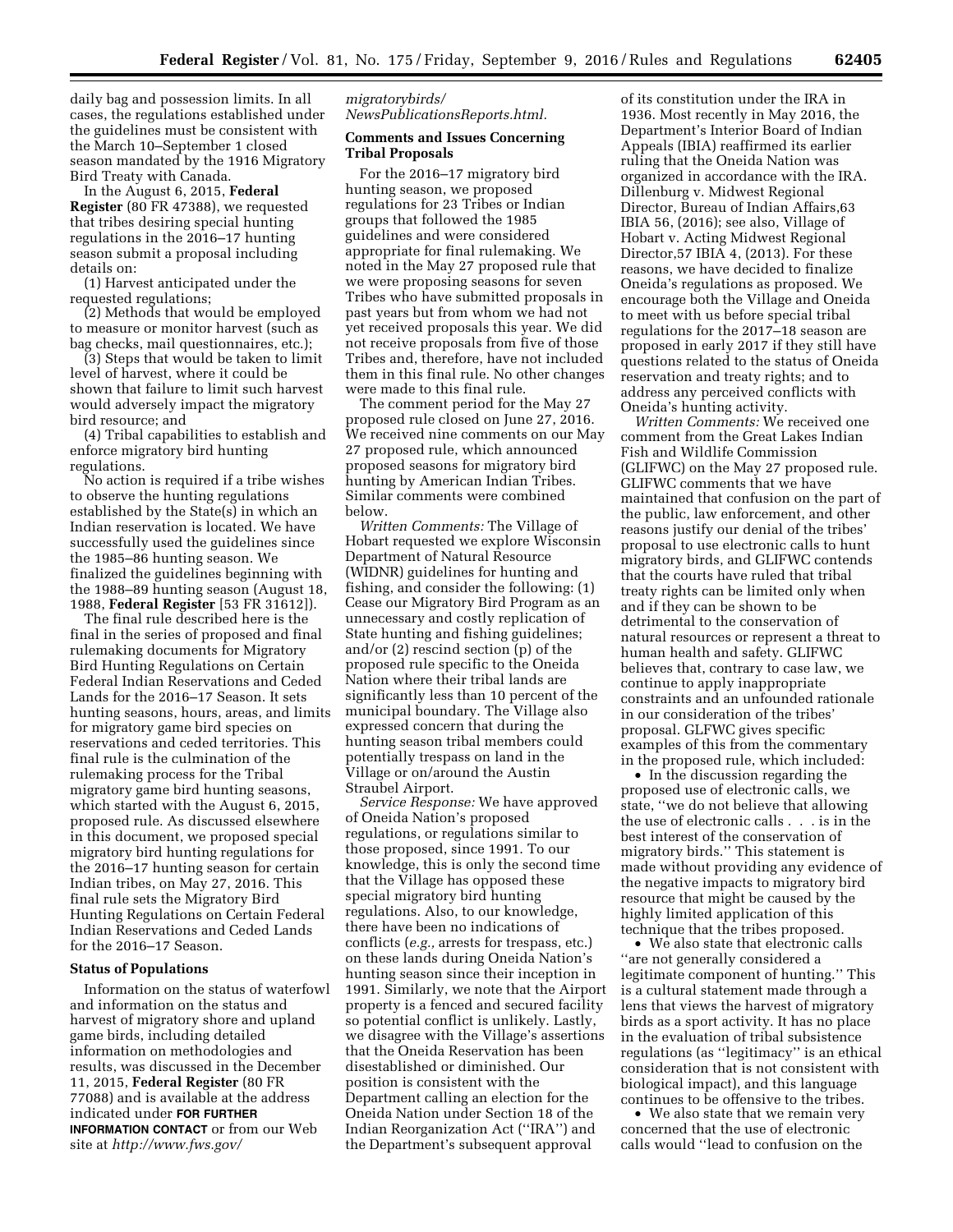part of the public, wildlife management agencies, and law enforcement officials.'' Again, no evidence is provided to support this concern (and the fact that a wide range of tribal harvesting regulations have differed from those for State hunters for decades without "confusion" is overlooked). It also disregards the case law on treaty rights that ''confusion'' is not a valid reason to restrict the treaty-rights exercise, even if it should exist.

GLFWC also believes the proposed rule falls short of meeting the Service's responsibility to the tribes in other ways as well. For example, we state that the Service ''continue[s] to be concerned about the large biological uncertainty surrounding any widespread use of electronic calls,'' and yet rejected a very limited experimental application of electronic calls that could provide the very evidence needed to reduce that uncertainty. No acceptable alternative to the tribes' proposal was suggested. The Service indicated that ''discussions are ongoing'' with the tribes over various management issues; however, the Service made no effort to engage in government-to-government consultation with the tribes about the season proposal before publishing the proposed rule. Lack of government-to-government consultation on a regulation directly affecting tribal interests constitutes an agency action contravening Executive Order 13175, a memorandum to Federal agencies by President Obama reaffirming Executive Order 13175, and official policy of the Department of the Interior and the Service, and is contrary to the 2011 Service Tribal Consultation Handbook.

Notably, the Service rejected provisions regarding baiting, trapping, and hunting at night without providing any discussion, any evidence of biological or safety impacts, or making any effort to consult with the tribes on these issues—despite the recent ruling by the Seventh Circuit in the Lac Courte Oreille case and the above-mentioned Executive Order and department- and agency-level policies.

GLIFWC requests that we issue a final rule that approves the tribes' original proposal for migratory bird harvesting in the 1837 and 1842 ceded territories. If we have legitimate natural resource, or public health or safety, concerns about the tribes' proposal, the tribes would welcome the opportunity to discuss those concerns in greater detail. However, as described above, GLIFWC asserts that the justification provided in the proposed rule does not appear to support a denial of the tribes' proposal.

*Service Response:* The GLIFWC 2016– 17 proposal has one specific proposed

change from regulations approved last season: in the 1837 and 1842 Treaty Areas, the GLIFWC proposal would allow the use of electronic calls. GLIFWC's proposal also mentions developing regulations to allow for the night hunting and baiting of waterfowl, and the trapping of migratory birds. However, no specificity or development timetable is contained in their proposal. Thus, we will largely defer our response to those latter items until the appropriate time. However, we hope to continue discussions with GLIFWC in the near future on these important issues.

GLIFWC states that the specific proposed regulatory changes are intended to provide tribal members a harvest opportunity within the scope of rights reserved in their various treaties and increase tribal subsistence harvest opportunities, while protecting migratory bird populations. Under the GLIFWC's proposed regulations, GLIFWC expects total ceded territory harvest to be approximately 1,650 ducks, 375 geese, 20 sandhill cranes, and 20 swans, which is roughly similar to anticipated levels in previous years for those species for which seasons were established. GLIFWC further anticipates that tribal harvest will remain low given the small number of tribal hunters and the limited opportunity to harvest more than a small number of birds on most hunting trips.

Recent GLIFWC harvest surveys (1996–98, 2001, 2004, 2007–08, 2011, and 2012) indicate that tribal offreservation waterfowl harvest has averaged fewer than 1,100 ducks and 250 geese annually. Two sandhill cranes were reported harvested in each of the first three tribal crane seasons (2014– 16). In the latest survey year for which we have specific results (2012), an estimated 86 hunters took an estimated 1,090 trips and harvested 1,799 ducks (1.7 ducks per trip) and 822 geese. Analysis of hunter survey data over 1996–2012 indicates a general downward trend in both harvest and hunter participation. We note that GLIFWC also mentions a 2015 hunter survey that has not yet been completed.

GLIFWC cites *United States* v. *Bresette* (D.Minn. 1991) and *Lac Courte Oreilles Band of Lake Superior Chippewa Indians* v. *Wisconsin* (7th Cir. 2014) as cases that the Migratory Bird Treaty Act (MBTA) does not abrogate their treaty rights, and that the Service should permit the use of electronic calls, baiting, night hunting, and trapping as they have either specifically proposed this year (electronic calls) or have proposed developing regulations allowing for future implementation

(baiting, night hunting, and trapping). While we agree that the MBTA does not abrogate the tribe's treaty rights, we disagree with GLIFWC's conclusion that the tribe is therefore entitled to use electronic calls, baiting, night hunting, and trapping. We still retain the authority to reasonably regulate the manner of take for migratory bird hunting on ceded lands. For example, the *Bresette* case involved a defense to a criminal prosecution and did not address the issue of the manner in which tribal members were permitted to take birds.

Similarly in the *Lac Courte Oreilles*  case, the 7th Circuit required the State of Wisconsin to justify its rationale for safety concerns prohibiting the night hunting of deer when other surrounding States allowed for deer night hunting. We believe this case is distinguishable in that no night waterfowl hunting is currently allowed anywhere, nor has it ever been allowed in the past. Further, night deer hunting uses spotlights that enable hunters to specifically identify intended targets. Waterfowl are much smaller targets than deer, and hunters should be required to reasonably identify their target to avoid the unintentional take of non-game species. Shooting at night makes target identification impractical and would significantly increase the potential take of non-game and other protected birds, including the potential take of threatened and endangered species.

In addition to conservation concerns relating to the unintentional take of protected species, we have also continually cited significant safety concerns related to migratory bird hunting outside of the normal allowed shooting hours. Normally, shooting hours for migratory game birds are onehalf hour before sunrise to sunset. Potential impacts to hunter safety, difficulty of identifying birds, retrieval of downed birds, and impacts on law enforcement are some of the concerns we have raised when discussing potential expansions of shooting hours. In 2012, in deference to tribal traditions and in the interest of cooperation, and in spite of our previously identified concerns regarding species identification, retrieval of downed birds, hunter safety, and law enforcement impacts, we approved shooting 30 minutes after sunset (an extension of 15 minutes from the then-current 15 minutes after sunset) (77 FR 54451, September 5, 2012). This was consistent with other Tribes in the general area (Fond du Lac, Leech Lake, Oneida, Sault Ste Marie, and White Earth). However, we stated in 2014 (79 FR 52226, September 3, 2014) that any further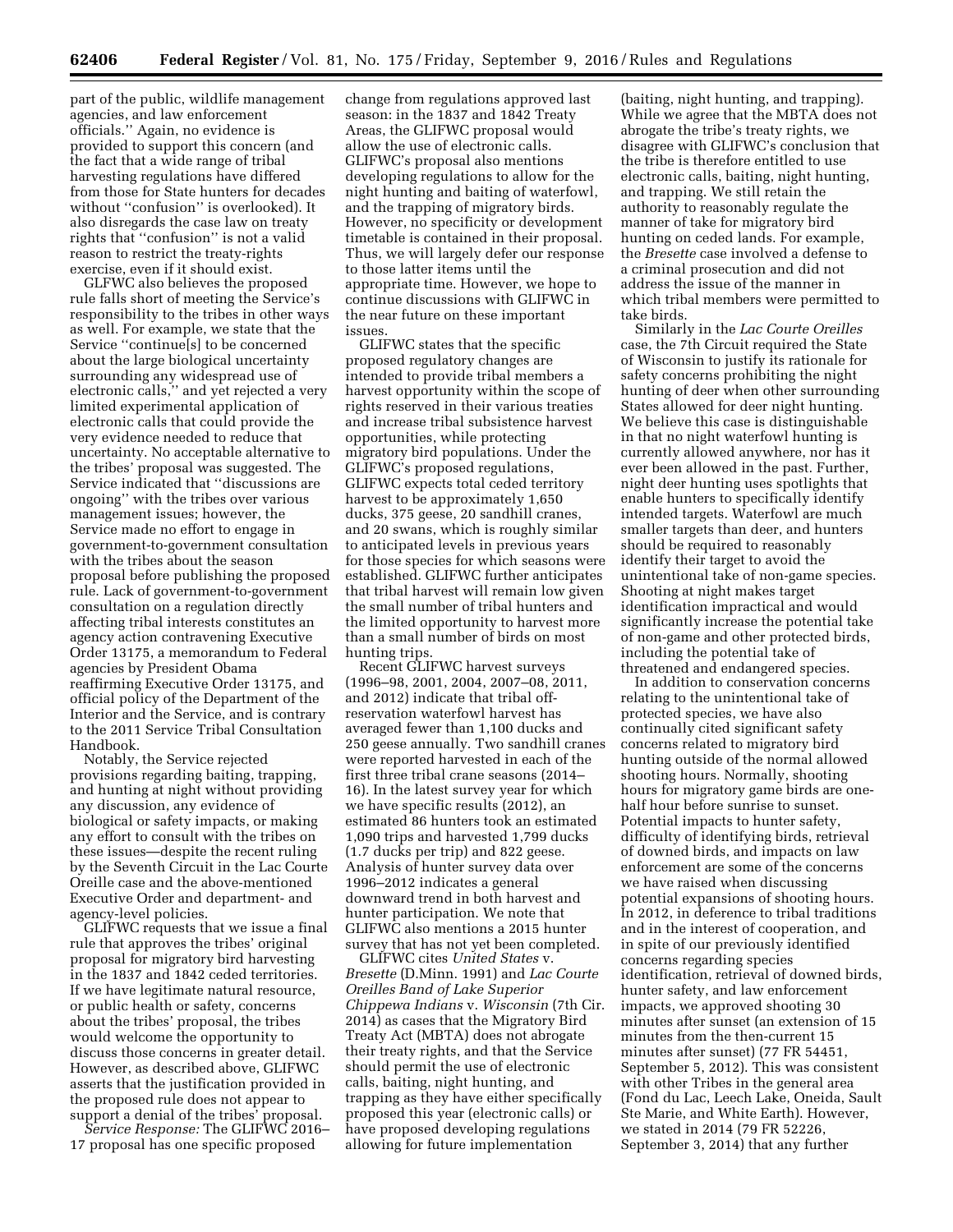extension of shooting hours on either the front end or the back end of the day would be contrary to public safety and would only heighten our previously identified safety and conservation concerns. We are unaware of any other migratory bird hunting that occurs more than 30 minutes after sunset. Thus, we conclude that for safety and conservation concerns, it is appropriate for us to deny GLIFWC's proposed request to develop regulations allowing the night hunting of waterfowl.

Regarding GLIWFC's request to develop regulations allowing the baiting of waterfowl and the trapping of migratory birds, as we noted above, the lack of specificity or a development timetable in their proposal makes this request difficult to adequately respond to at this time. We do not believe that a large-scale discussion of the merits and practicality, or lack thereof, of such practices is appropriate at this time, but would rather have further discussions with GLIFWC on these issues. Thus, we will defer our response to these items until such appropriate time. Further discussion on allowing the use of electronic calls is contained below.

#### *Allowing Electronic Calls*

As we have stated the last 5 years (76 FR 54676, September 1, 2011; 77 FR 54451, September 5, 2012; 78 FR 53218, August 28, 2013; 79 FR 52226, September 3, 2014; 80 FR 52663, September 1, 2015), the issue of allowing electronic calls and other electronic devices for migratory game bird hunting has been highly debated and highly controversial over the last 40 years, similar to other prohibited hunting methods such as baiting. Electronic calls, *i.e.,* the use or aid of recorded or electronic amplified bird calls or sounds, or recorded or electrically amplified imitations of bird calls or sounds to lure or attract migratory game birds to hunters, was Federally prohibited in 1957, because of their effectiveness in attracting and aiding the harvest of ducks and geese and are generally not considered a legitimate component of hunting. In 1999, after much debate, the migratory bird regulations were revised to allow the use of electronic calls for the take of light geese (lesser snow geese and Ross geese) during a light-goose-only season when all other waterfowl and crane hunting seasons, excluding falconry, were closed (64 FR 7507, February 16, 1999; 64 FR 71236, December 20, 1999; 73 FR 65926, November 5, 2008). The regulations were also changed in 2006, to allow the use of electronic calls for the take of resident Canada geese during Canada-goose-only September seasons

when all other waterfowl and crane seasons, excluding falconry, were closed (71 FR 45964, August 10, 2006). In both instances, these changes were made in order to significantly increase the take of these species due to serious population overabundance, habitat degradation due to high populations, depredation issues, or public health and safety issues, or a combination of these.

In our previous responses on this issue, we discussed available information from the use of electronic calls during the special light-goose seasons its applicability to most waterfowl species. We have also provided information to GLIWFC regarding the availability of using electronic calls for resident Canada geese in early-September or during special light-goose seasons when all other waterfowl seasons are closed. To our knowledge, GLIFWC members have not utilized electronic calls during either the special light-goose season or the early-September resident Canada goose season. We note that these opportunities would seem to provide a perfect opportunity to gauge not only hunter interest and participation, but the effectiveness of the methodology.

Further, given available evidence on the effectiveness of electronic calls, we continue to be concerned about the large biological uncertainty surrounding any widespread use of electronic calls. The Treaty areas of Michigan, Minnesota, and Wisconsin covered by GLIWFC's proposal are a large area subject to widely varying degrees of hunting pressure. These factors logically lead us to a large degree of uncertainty surrounding any widespread use of electronic calls in such an area.

Additionally, we remained concerned that tribal waterfowl hunting covered by GLIFWC's proposal would occur on ceded lands that are not in the ownership of the Tribes. We continue to believe that the use of electronic calls to take waterfowl would likely lead to significantly increased confusion on the part of the public, wildlife-management agencies, and law-enforcement officials in implementing the requirements of 50 CFR part 20. Further, similar to the impacts of baiting, uncertainties concerning the zone of influence attributed to the use of electronic calls could potentially increase harvest from nontribal hunters operating within areas electronic calls are being used during the dates of the general hunt.

Lastly, and perhaps most importantly, GLIFWC has repeatedly stated that tribal hunter participation is low, and that the proposals for electronic calls are intended to increase migratory bird hunting participation and harvest by

tribal members. While we also have concerns over hunter-participation numbers and a common desire to increase hunter recruitment and retention of not only tribal hunters but migratory bird sport hunters, GLIFWC has not defined these goals nor presented any evidence that their proposals would help achieve this intended goal. Further, GLIWFC has provided no evidence or data that tribal migratory bird hunting has increased because of recently proposed and implemented harvest liberalizations over the past few years (increased bag limits; removal of species restrictions; increased shooting hours; longer seasons; implementation of tundra swan, sandhill crane, and dove seasons; removal of possession limits; and removal of shot-shell limits); nor any evidence that the cause of low tribal hunter interest in hunting migratory birds is due to restrictive harvest regulations. Likewise, GLIFWC has not shown that they have utilized electronic calls for existing goose seasons where they may be used (discussed above) in an effort to increase hunter interest, participation, and harvest.

Many State and Federal wildlife agencies, as well as other nongovernmental organizations, have devoted considerable resources to the topic of hunter recruitment and retention. However, the most recent research indicates that changes in hunting regulations are not very effective in recruiting hunters. Thus, given this research information and the lack of evidence that GLIFWC's proposals will help achieve their stated objective, we cannot justify the acceptance of the inherent risks to migratory bird conservation associated with this proposal at this time. However, we would be glad to review any data or information GLIWFC may have that would help address these concerns and we would welcome opportunities to work with GLIFWC on our common desire to increase hunter recruitment and retention.

Notwithstanding our concerns, we understand GLIFWC's position on this issue, their desire to increase tribal hunter opportunity, harvest, and participation, and the importance that GLIFWC has ascribed to these issues. In our recent discussions with them over the past year or more, they have expressed a willingness to work with us to further discuss these issues, all the uncertainties and difficulties surrounding them, and the overall Federal-Tribal process for addressing these and other such issues. As a first step in this process, we have begun work on a memorandum of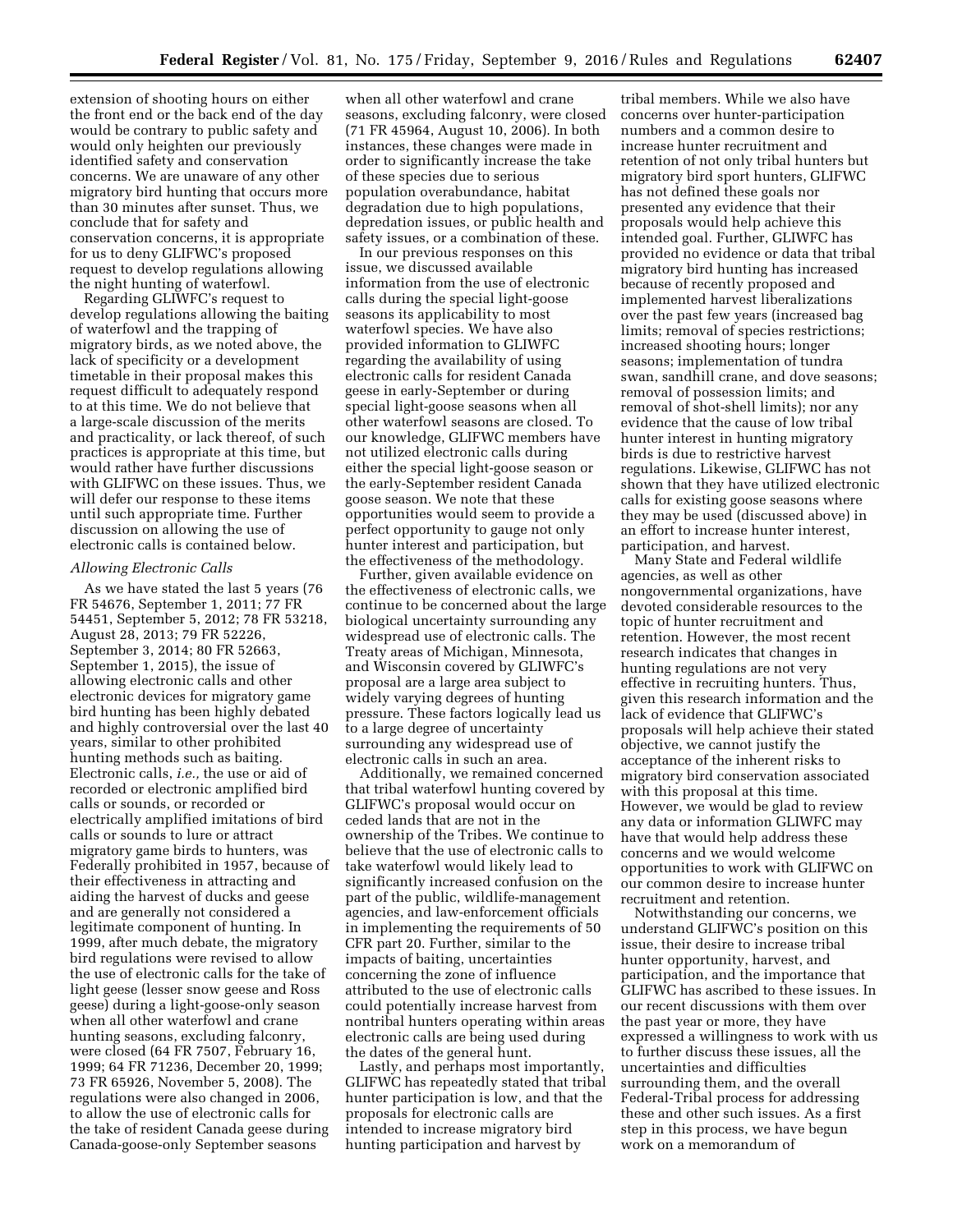understanding that further defines and clarifies the overall process, the administrative roles and responsibilities, and the communications process between us. However, this process is only the first step and we are not yet at a point in these discussions that would allow our approval of this proposal, or any such proposal. Further, it would be premature at this time to approve such a measure, or any such measure, until we finalize the Federal-Tribal process, roles, and responsibilities for addressing this and other such issues. It is our hope that over the next year, we can continue these discussions. We remain hopeful that we can reach a mutually agreeable resolution.

Thus, at this time, removal of the electronic-call prohibition, even with the GLIFWC's proposed limited and experimental design, would be inconsistent with our long-standing conservation concerns, and we do not support allowing the use of electronic calls in the 1837 and 1842 Treaty Areas for any open waterfowl season

*Written Comments:* The Wisconsin Department of Natural Resources (WIDNR) and the Mississippi Flyway Council (MFC) expressed opposition to GLIFWC's proposal allowing the use of electronic calls, night hunting and baiting for waterfowl, and the trapping of migratory birds. Both expressed continued concerns about the potential negative impacts to local waterbird populations, the increased potential for take of nongame species, the incompatibility with Federal and State waterfowl management, public safety, potential user conflicts, lawenforcement problems, and the potential to place non-tribal hunters in violation of migratory game bird hunting regulations. Both further questioned GLIFWC's justification for proposed additional hunting methods to achieve an objective of increased migratory-birdhunting participation by tribal members in the absence of evidence. However, the MFC welcomed opportunities to work with GLIFWC on their common desire to increase hunter recruitment and retention.

*Service Response:* We agree with the MFC and the WIDNR about continuing concerns over declining hunter participation and our common desire to increase hunter recruitment and retention of not only tribal hunters but migratory bird sport hunters. Many State and Federal wildlife agencies, as well as other nongovernmental organizations, have devoted considerable resources to this topic. However, we agree with the MFC that the most recent research indicates that

changes in hunting regulations are not very effective in recruiting hunters.

As we stated earlier, GLIFWC has repeatedly stated that tribal participation is low, but presents no evidence that tribal migratory bird hunting has increased because of recent liberalizations over the past few years, nor that tribal members have stated that restrictive regulations are the cause of low tribal hunter interest in hunting migratory birds. Given the lack of evidence that GLIFWC's proposals will help achieve their stated objective, we agree that there is no justification to accept the inherent risks to migratory bird conservation and public safety associated with GLIFWC's proposals. However, like the MFC, we would welcome opportunities to work with GLIFWC on our common desire to increase hunter recruitment and retention.

*Written Comments:* Three commenters protested the entire migratory bird hunting regulations process, the killing of all migratory birds, and the status and habitat data on which the migratory bird hunting regulations are based. Two commenters believed certain migratory bird species such as sandhill cranes, woodcock, and mourning doves should not ever be hunted.

*Service Response:* Our long-term objectives continue to include providing opportunities to harvest portions of certain migratory game bird populations and to limit harvests to levels compatible with each population's ability to maintain healthy, viable numbers. Further, there exists a long history of establishing hunting seasons for migratory game bird species such as waterfowl, cranes, woodcock, doves, and migratory shore and upland game birds. Tribes, such as those included in this final rule, have hunted these species before and since the inception of our establishment of migratory game bird hunting seasons. These seasons are culturally important to them, and applicable treaties allow for hunting of these species.

Having taken into account the zones of temperature and the distribution, abundance, economic value, breeding habits, and times and lines of flight of migratory game birds, we believe that the hunting seasons provided for herein are compatible with the current status of migratory bird populations and longterm population goals. Additionally, we are obligated to, and do, give serious consideration to all information received as public comment. We continue to believe that the current Flyway-Council system of migratory bird management is one of the most

longstanding, successful examples of State–Federal cooperative management since its establishment in 1952. Likewise, the establishment of special tribal migratory bird hunting regulations has been a successful Federal-Tribal partnership since 1988. However, as always, we continue to seek new ways to improve the process.

## **National Environmental Policy Act (NEPA)**

The programmatic document, ''Second Final Supplemental Environmental Impact Statement: Issuance of Annual Regulations Permitting the Sport Hunting of Migratory Birds (EIS 20130139),'' filed with the Environmental Protection Agency (EPA) on May 24, 2013, addresses NEPA compliance by the Service for issuance of the annual framework regulations for hunting of migratory game bird species. We published a notice of availability in the **Federal Register** on May 31, 2013 (78 FR 32686), and our Record of Decision on July 26, 2013 (78 FR 45376). We also address NEPA compliance for waterfowl hunting frameworks through the annual preparation of separate environmental assessments, the most recent being ''Duck Hunting Regulations for 2016– 17,'' with its corresponding January 2016 finding of no significant impact. In addition, an August 1985 environmental assessment entitled ''Guidelines for Migratory Bird Hunting Regulations on Federal Indian Reservations and Ceded Lands'' is available from the person indicated under the caption **FOR FURTHER INFORMATION CONTACT**.

#### **Endangered Species Act Consideration**

Section 7 of the Endangered Species Act of 1973, as amended (16 U.S.C. 1531 *et seq.*), provides that, ''The Secretary shall review other programs administered by him and utilize such programs in furtherance of the purposes of this Act'' (and) shall ''insure that any action authorized, funded, or carried out \* \* \* is not likely to jeopardize the continued existence of any endangered species or threatened species or result in the destruction or adverse modification of [critical] habitat. \* \* \*.'' Consequently, we conducted formal consultations to ensure that actions resulting from these regulations would not likely jeopardize the continued existence of endangered or threatened species or result in the destruction or adverse modification of their critical habitat. Findings from these consultations are included in a biological opinion, which concluded that the regulations are not likely to jeopardize the continued existence of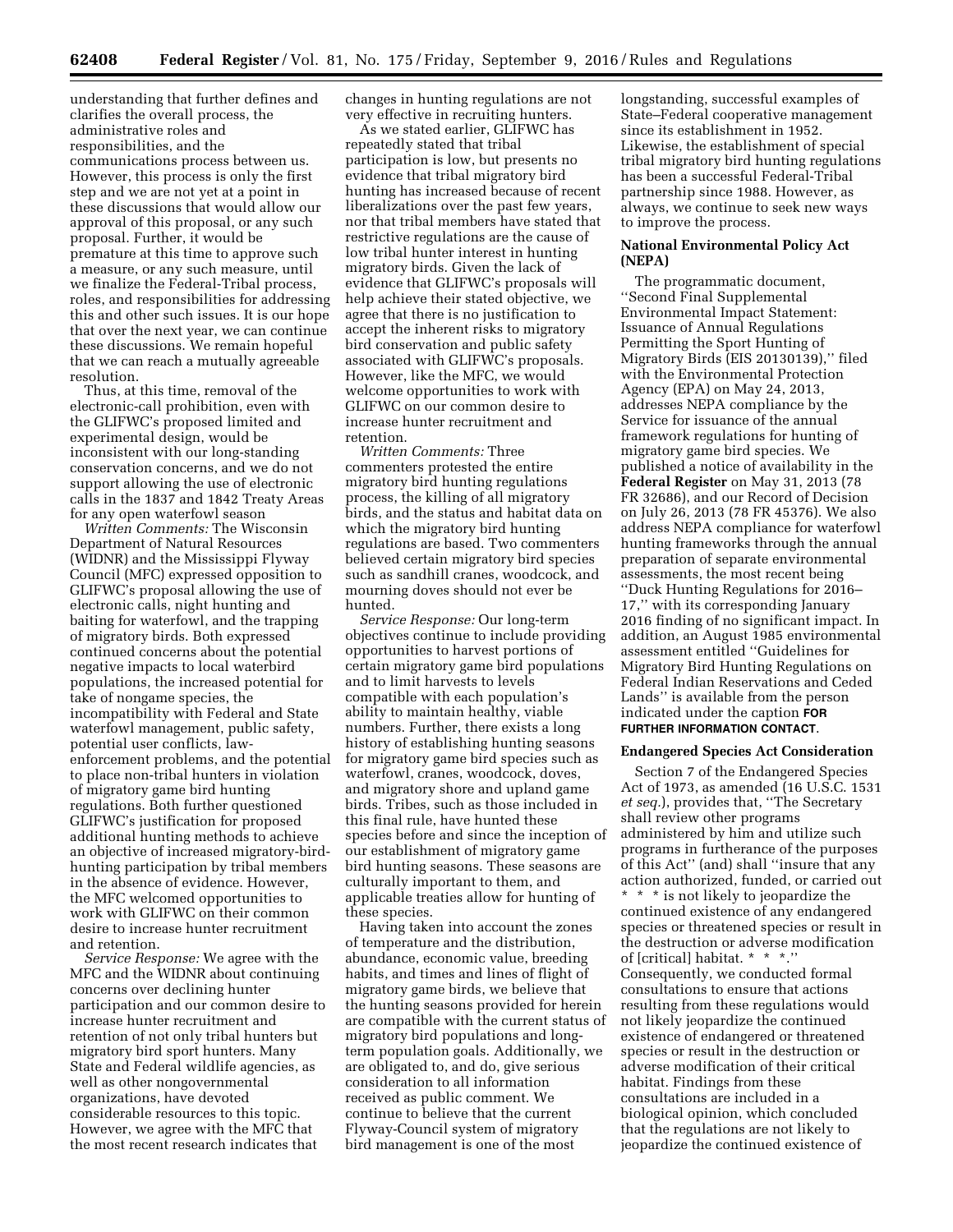any endangered or threatened species. Additionally, these findings may have caused modification of some regulatory measures previously proposed, and the final frameworks reflect any such modifications. Our biological opinions resulting from this section 7 consultation are public documents available for public inspection at the address indicated under **ADDRESSES**.

#### **Regulatory Planning and Review (Executive Orders 12866 and 13563)**

Executive Order 12866 provides that the Office of Information and Regulatory Affairs (OIRA) will review all significant rules. OIRA has reviewed this rule and has determined that this rule is significant because it would have an annual effect of \$100 million or more on the economy.

Executive Order 13563 reaffirms the principles of E.O. 12866 while calling for improvements in the nation's regulatory system to promote predictability, to reduce uncertainty, and to use the best, most innovative, and least burdensome tools for achieving regulatory ends. The executive order directs agencies to consider regulatory approaches that reduce burdens and maintain flexibility and freedom of choice for the public where these approaches are relevant, feasible, and consistent with regulatory objectives. E.O. 13563 emphasizes further that regulations must be based on the best available science and that the rulemaking process must allow for public participation and an open exchange of ideas. We have developed this rule in a manner consistent with these requirements.

An updated economic analysis was prepared for the 2013–14 season. This analysis was based on data from the newly released 2011 National Hunting and Fishing Survey, the most recent year for which data are available (see discussion in Regulatory Flexibility Act section below). This analysis estimated consumer surplus for three alternatives for duck hunting (estimates for other species are not quantified due to lack of data). The alternatives were: (1) Issue restrictive regulations allowing fewer days than those issued during the 2012– 13 season, (2) issue moderate regulations allowing more days than those in alternative 1, and (3) issue liberal regulations identical to the regulations in the 2012–13 season. For the 2013–14 season, we chose Alternative 3, with an estimated consumer surplus across all flyways of \$317.8–\$416.8 million. For the 2016–17 season, we have also chosen alternative 3. We also chose alternative 3 for the 2009–10, the 2010–11, the 2011–12, the

2012–13, the 2014–15, and the 2015–16 seasons. The 2013–14 analysis is part of the record for this rule and is available at *<http://www.regulations.gov>* at Docket No. FWS–HQ–MB–2015–0034.

## **Regulatory Flexibility Act**

The annual migratory bird hunting regulations have a significant economic impact on substantial numbers of small entities under the Regulatory Flexibility Act (5 U.S.C. 601 *et seq.*). We analyzed the economic impacts of the annual hunting regulations on small business entities in detail as part of the 1981 costbenefit analysis. This analysis was revised annually from 1990–95. In 1995, the Service issued a Small Entity Flexibility Analysis (Analysis), which was subsequently updated in 1996, 1998, 2004, 2008, and 2013. The primary source of information about hunter expenditures for migratory game bird hunting is the National Hunting and Fishing Survey, which is conducted at 5-year intervals. The 2013 Analysis was based on the 2011 National Hunting and Fishing Survey and the U.S. Department of Commerce's County Business Patterns, from which it was estimated that migratory bird hunters would spend approximately \$1.5 billion at small businesses in 2013. Copies of the Analysis are available upon request from the person listed under **FOR FURTHER INFORMATION CONTACT**, from our Web site at *[http://www.fws.gov/](http://www.fws.gov/migratorybirds) [migratorybirds,](http://www.fws.gov/migratorybirds)* or at *[http://](http://www.regulations.gov) [www.regulations.gov](http://www.regulations.gov)* at Docket No. FWS–HQ–MB–2015–0034.

## **Small Business Regulatory Enforcement Fairness Act**

This rule is a major rule under 5 U.S.C. 804(2), the Small Business Regulatory Enforcement Fairness Act. For the reasons outlined above, this rule will have an annual effect on the economy of \$100 million or more. However, because this rule establishes hunting seasons, we are not deferring the effective date under the exemption contained in 5 U.S.C. 808(1).

#### **Paperwork Reduction Act**

This final rule does not contain any new information collection that requires approval under the Paperwork Reduction Act of 1995 (44 U.S.C. 3501 *et seq.*). We may not conduct or sponsor and you are not required to respond to a collection of information unless it displays a currently valid Office of Management and Budget (OMB) control number. OMB has reviewed and approved the information collection requirements associated with migratory bird surveys and assigned the following OMB control numbers:

• 1018–0019—North American Woodcock Singing Ground Survey (expires 5/31/2018).

• 1018–0023—Migratory Bird Surveys (expires 6/30/2017). Includes Migratory Bird Harvest Information Program, Migratory Bird Hunter Surveys, Sandhill Crane Survey, and Parts Collection Survey.

## **Unfunded Mandates Reform Act**

We have determined and certify, in compliance with the requirements of the Unfunded Mandates Reform Act, 2 U.S.C. 1502 *et seq.,* that this rulemaking will not impose a cost of \$100 million or more in any given year on local or State government or private entities. Therefore, this rule is not a ''significant regulatory action'' under the Unfunded Mandates Reform Act.

## **Civil Justice Reform—Executive Order 12988**

The Department, in promulgating this rule, has determined that this rule will not unduly burden the judicial system and that it meets the requirements of sections 3(a) and 3(b)(2) of Executive Order 12988.

#### **Takings Implication Assessment**

In accordance with Executive Order 12630, this rule, authorized by the Migratory Bird Treaty Act (16 U.S.C. 703–711), does not have significant takings implications and does not affect any constitutionally protected property rights. This rule will not result in the physical occupancy of property, the physical invasion of property, or the regulatory taking of any property. In fact, this rule allows hunters to exercise otherwise unavailable privileges and, therefore, reduces restrictions on the use of private and public property.

#### **Energy Effects—Executive Order 13211**

Executive Order 13211 requires agencies to prepare Statements of Energy Effects when undertaking certain actions. While this rule is a significant regulatory action under Executive Order 12866, it is not expected to adversely affect energy supplies, distribution, or use. Therefore, this action is not a significant energy action and no Statement of Energy Effects is required.

## **Government-to-Government Relationship With Tribes**

In accordance with the President's memorandum of April 29, 1994, ''Government-to-Government Relations with Native American Tribal Governments'' (59 FR 22951), Executive Order 13175, and 512 DM 2, we have evaluated possible effects on Federally recognized Indian tribes and have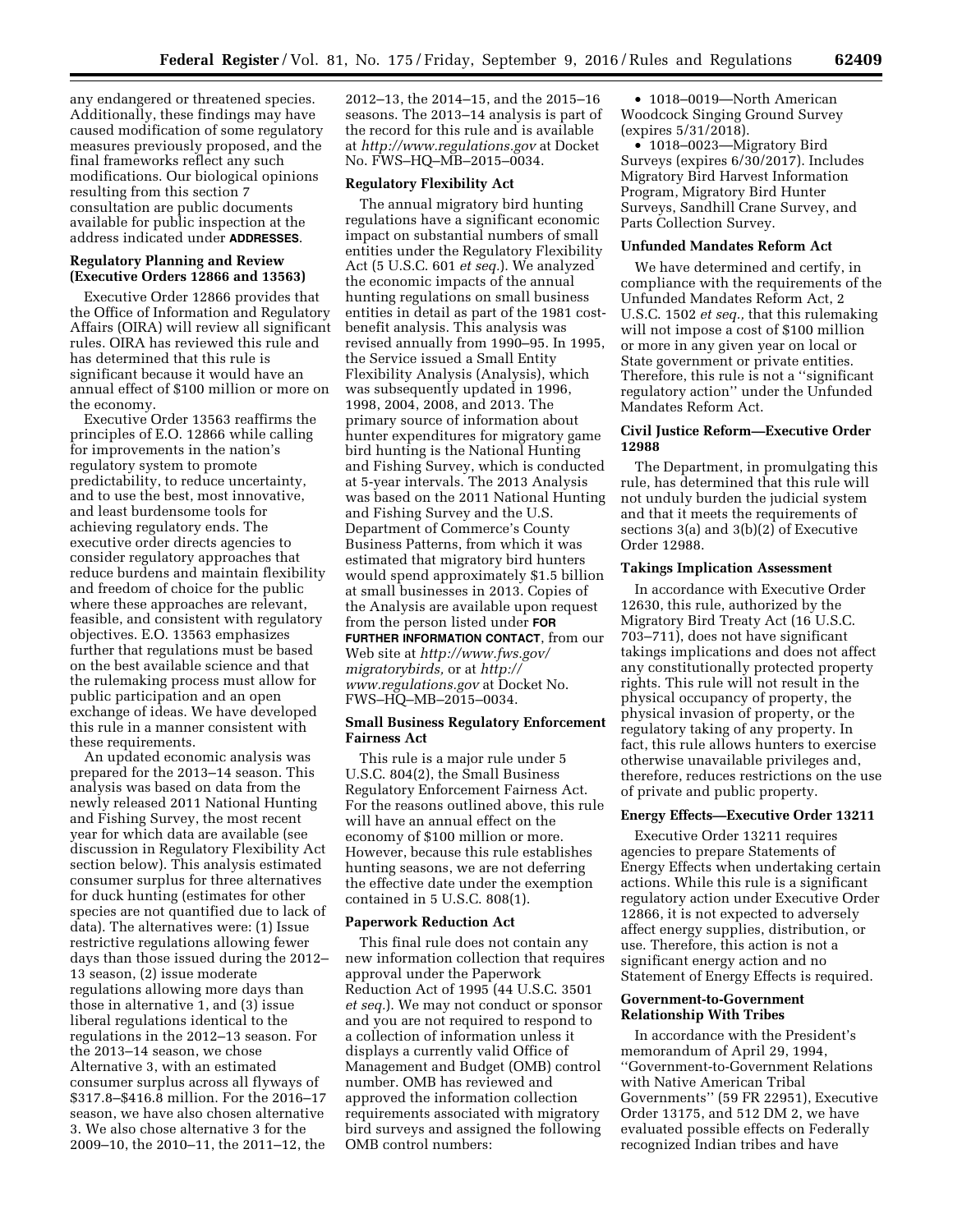determined that there are no effects on Indian trust resources. However, in the August 6, 2015, **Federal Register** (80 FR 47388), we solicited proposals for special migratory bird hunting regulations for certain Tribes on Federal Indian reservations, off-reservation trust lands, and ceded lands for the 2016–17 migratory bird hunting season. The resulting proposals were contained in a separate May 27, 2016, proposed rule (81 FR 34226). By virtue of these actions, we have consulted with affected Tribes.

## **Federalism Effects**

Due to the migratory nature of certain species of birds, the Federal Government has been given responsibility over these species by the Migratory Bird Treaty Act. We annually prescribe frameworks from which the States make selections regarding the hunting of migratory birds, and we employ guidelines to establish special regulations on Federal Indian reservations and ceded lands. This process preserves the ability of the States and tribes to determine which seasons meet their individual needs. Any State or Indian tribe may be more restrictive than the Federal frameworks at any time. The frameworks are developed in a cooperative process with the States and the Flyway Councils. This process allows States to participate in the development of frameworks from which they will make selections, thereby having an influence on their own regulations. These rules do not have a substantial direct effect on fiscal capacity, change the roles or responsibilities of Federal or State governments, or intrude on State policy or administration. Therefore, in accordance with Executive Order 13132, these regulations do not have significant federalism effects and do not have sufficient federalism implications to warrant the preparation of a federalism summary impact statement.

#### **Regulation Promulgation**

The rulemaking process for migratory game bird hunting must, by its nature, operate under severe time constraints. However, we intend that the public be given the greatest possible opportunity to comment. Thus, when the preliminary proposed rulemaking was published, we established what we believed were the longest periods possible for public comment. In doing this, we recognized that when the comment period closed, time would be of the essence. That is, if there were a delay in the effective date of these regulations after this final rulemaking, Tribes would have insufficient time to

publicize the necessary regulations and procedures to their hunters. We therefore find that ''good cause'' exists, within the terms of 5 U.S.C. 553(d)(3) of the Administrative Procedure Act, and this rule will, therefore, take effect immediately upon publication.

Accordingly, with each participating Tribe having had an opportunity to participate in selecting the hunting seasons desired for its reservation or ceded territory on those species of migratory birds for which open seasons are now prescribed, and consideration having been given to all other relevant matters presented, certain sections of title 50, chapter I, subchapter B, part 20, subpart K, are hereby amended as set forth below.

## **List of Subjects in 50 CFR Part 20**

Exports, Hunting, Imports, Reporting and recordkeeping requirements, Transportation, Wildlife.

Accordingly, part 20, subchapter B, chapter I of title 50 of the Code of Federal Regulations is amended as follows:

## **PART 20—MIGRATORY BIRD HUNTING**

■ 1. The authority citation for part 20 continues to read as follows:

**Authority:** Migratory Bird Treaty Act, 40 Stat. 755, 16 U.S.C. 703–712; Fish and Wildlife Act of 1956, 16 U.S.C. 742a–j; Public Law 106–108, 113 Stat. 1491, Note Following 16 U.S.C. 703.

**Note:** The following hunting regulations provided for by 50 CFR 20.110 will not appear in the Code of Federal Regulations because of their seasonal nature.

■ 2. Section 20.110 is revised to read as follows:

#### **§ 20.110 Seasons, limits, and other regulations for certain Federal Indian reservations, Indian Territory, and ceded lands.**

Unless specifically provided for below, all of the regulations contained in 50 CFR part 20 apply to the seasons listed herein.

(a) [Reserved.]

(b) *Confederated Salish and Kootenai Tribes, Flathead Indian Reservation, Pablo, Montana (Tribal Members and Nontribal Hunters).* 

## **Tribal Members Only**

#### **Ducks (Including Mergansers)**

*Season Dates:* Open September 1, 2016, through March 9, 2017.

*Daily Bag and Possession Limits:* The Tribe does not have specific bag and possession restrictions for Tribal members. The season on harlequin duck is closed.

## **Coots**

*Season Dates:* Same as ducks. *Daily Bag and Possession Limits:*  Same as ducks.

#### **Geese**

*Season Dates:* Same as ducks. *Daily Bag and Possession Limits:*  Same as ducks.

#### **Nontribal Hunters**

## **Ducks (Including Mergansers)**

*Season Dates:* Open October 1, 2016, through January 8, 2017, and open January 14 through 18, 2017.

## **Scaup**

*Season Dates:* Open October 1 through December 25, 2016.

*Daily Bag and Possession Limits:*  Seven ducks, including no more than two hen mallards, two pintail, three scaup (when open), two canvasback, and two redheads. The possession limit is three times the daily bag limit.

#### **Coots**

*Season Dates:* Same as ducks. *Daily Bag and Possession Limits:* 25 and 25, respectively.

## **Geese**

## **Dark Geese**

*Season Dates:* Open October 1, 2016, through January 8, 2017, and open January 14 through 18, 2017.

*Daily Bag and Possession Limits:* 4 and 12, respectively.

#### **Light Geese**

*Season Dates:* Same as for dark geese. *Daily Bag and Possession Limits:* 20 and 60, respectively.

General Conditions: Tribal and nontribal hunters must comply with all basic Federal migratory bird hunting regulations contained in 50 CFR part 20 regarding manner of taking. In addition, shooting hours are one-half hour before sunrise to one-half hour after sunset, and each waterfowl hunter 16 years of age or older must carry on his/her person a valid Migratory Bird Hunting and Conservation Stamp (Duck Stamp) signed in ink across the stamp face. Special regulations established by the Confederated Salish and Kootenai Tribes also apply on the reservation.

(c) *Fond du Lac Band of Lake Superior Chippewa Indians, Cloquet, Minnesota (Tribal Members Only).* 

## **Ducks**

## *1854 and 1837 Ceded Territories*

- *Season Dates:* Begin September 10 and end November 30, 2016.
- *Daily Bag Limit:* 18 ducks, including no more than 12 mallards (only 3 of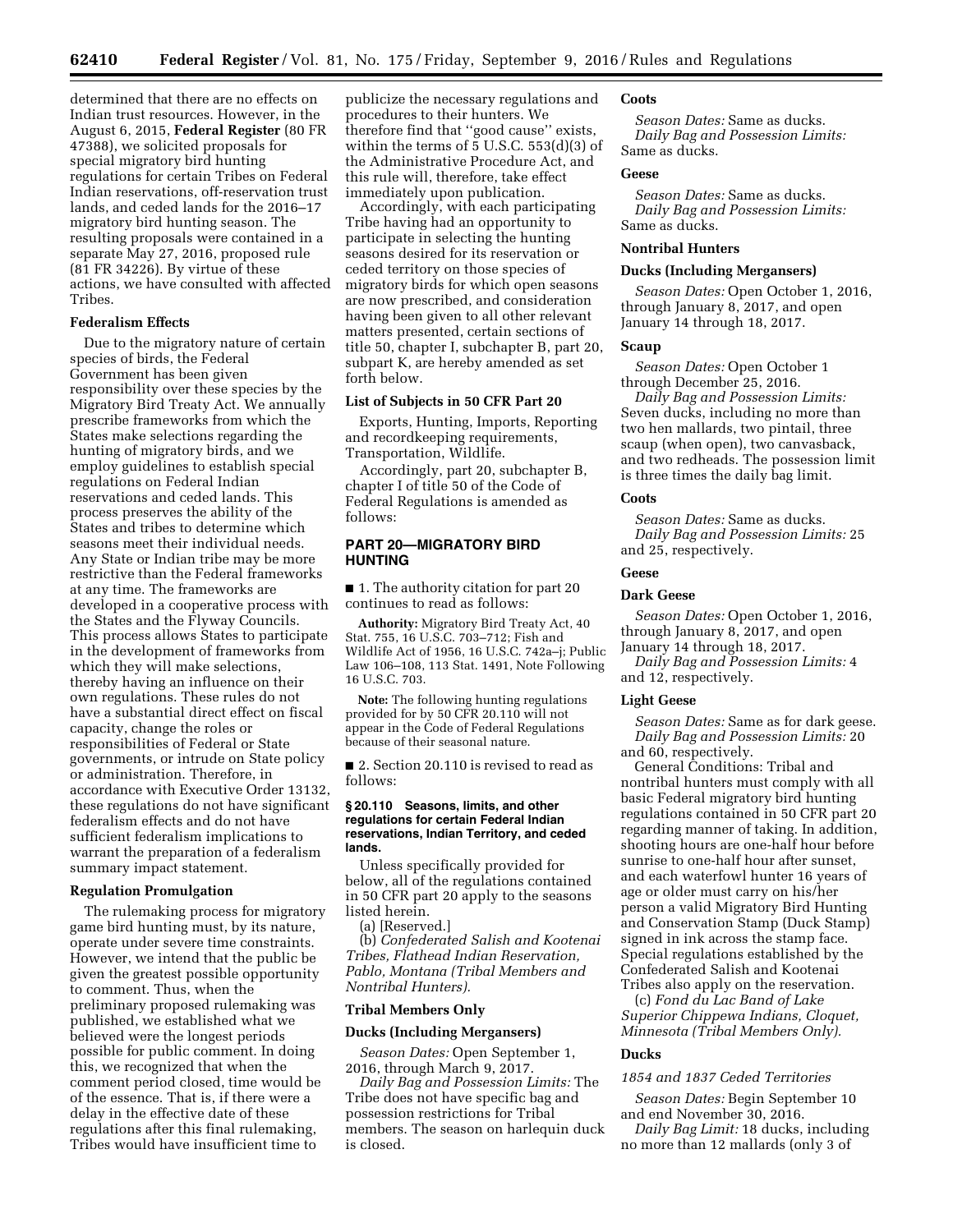which may be hens), 9 black ducks, 9 scaup, 9 wood ducks, 9 redheads, 9 pintails, and 9 canvasbacks.

## *Reservation*

*Season Dates:* Begin September 1 and end November 30, 2016.

*Daily Bag Limit:* 12 ducks, including no more than 8 mallards (only 2 of which may be hens), 6 black ducks, 6 scaup, 6 redheads, 6 pintails, 6 wood ducks, and 6 canvasbacks.

## **Mergansers**

#### *1854 and 1837 Ceded Territories*

*Season Dates:* Begin September 10 and end November 30, 2016.

*Daily Bag Limit:* 15 mergansers, including no more than 6 hooded mergansers.

#### *Reservation*

*Season Dates:* Begin September 1 and end November 30, 2016.

*Daily Bag Limit:* 10 mergansers, including no more than 4 hooded mergansers.

#### **Canada Geese**

#### *1854 and 1837 Ceded Territories*

*Season Dates:* Begin September 1 and end November 30, 2016. *Daily Bag Limit:* 20 geese.

#### *Reservation*

*Season Dates:* Begin September 1 and end November 30, 2016. *Daily Bag Limit:* 20 geese.

## **Coots and Common Moorhens (Common Gallinules)**

*1854 and 1837 Ceded Territories* 

*Season Dates:* Begin September 10 and end November 30, 2016.

*Daily Bag Limit:* 20 coots and common moorhens, singly or in the aggregate.

#### *Reservation*

*Season Dates:* Begin September 1 and end November 30, 2016.

*Daily Bag Limit:* 20 coots and common moorhens, singly or in the aggregate.

*Sandhill Cranes: 1854 and 1837 Ceded Territories* 

*Season Dates:* Begin September 1 and end November 30, 2016.

*Daily Bag Limit:* Two sandhill cranes. Crane carcass tags are required prior to hunting.

#### **Sora and Virginia Rails**

## *All Areas*

*Season Dates:* Begin September 1 and end November 30, 2016.

*Daily Bag Limit:* 25 sora and Virginia rails, singly or in the aggregate.

## **Common Snipe**

*All Areas* 

- *Season Dates:* Begin September 1 and end November 30, 2016.
- *Daily Bag Limit:* Eight common snipe.

## **Woodcock**

## *All Areas*

*Season Dates:* Begin September 1 and end November 30, 2016.

*Daily Bag Limit:* Three woodcock.

## **Mourning Doves**

## *All Areas*

*Season Dates:* Begin September 1 and end November 30, 2016.

*Daily Bag Limit:* 30 mourning doves.

## **General Conditions**

1. While hunting waterfowl, a tribal member must carry on his/her person a valid Ceded Territory License.

2. Shooting hours for migratory birds are one-half hour before sunrise to onehalf hour after sunset.

3. Except as otherwise noted, tribal members will be required to comply with tribal codes that will be no less restrictive than the provisions of Chapter 10 of the Model Off-Reservation Code. Except as modified by the Service rules adopted in response to this proposal, these amended regulations parallel Federal requirements in 50 CFR part 20 as to hunting methods, transportation, sale, exportation, and other conditions generally applicable to migratory bird hunting.

4. Band members in each zone will comply with State regulations providing for closed and restricted waterfowl hunting areas.

5. There are no possession limits for migratory birds. For purposes of enforcing bag limits, all migratory birds in the possession or custody of band members on ceded lands will be considered to have been taken on those lands unless tagged by a tribal or State conservation warden as having been taken on-reservation. All migratory birds that fall on reservation lands will not count as part of any off-reservation bag or possession limit.

(d) *Grand Traverse Band of Ottawa and Chippewa Indians, Suttons Bay, Michigan (Tribal Members Only).* 

## **Ducks**

*Season Dates:* Open September 1, 2016, through January 15, 2017.

*Daily Bag Limit:* 25 ducks, which may include no more than 6 pintail, 4 canvasback, 6 black ducks, 1 hooded merganser, 6 wood ducks, 5 redheads, and 12 mallards (only 6 of which may be hens).

## **Canada and Snow Geese**

*Season Dates:* Open September 1, 2016, through January 31, 2017. *Daily Bag Limit:* 10 geese.

## **Other Geese (White-Fronted Geese and Brant)**

*Season Dates:* Open September 20 through December 30, 2016.

*Daily Bag Limit:* Five geese.

## **Sora Rails, Common Snipe, and Woodcock**

*Season Dates:* Open September 1 through November 14, 2016.

*Daily Bag Limit:* 10 rails, 10 snipe, and 5 woodcock.

## **Mourning Doves**

*Season Dates:* Open September 1 through November 14, 2016.

*Daily Bag Limit:* 10 mourning doves.

## **Sandhill Crane**

*Season Dates:* Open September 1 through November 14, 2016.

*Daily Bag Limit:* Two sandhill crane, with a season limit of six.

General Conditions: A valid Grand Traverse Band Tribal license is required and must be in possession before taking any wildlife. Shooting hours for migratory birds are one-half hour before sunrise to one-half hour after sunset. All other basic regulations contained in 50 CFR part 20 are valid. Other tribal regulations apply, and may be obtained at the tribal office in Suttons Bay, Michigan.

(e) *Great Lakes Indian Fish and Wildlife Commission, Odanah, Wisconsin (Tribal Members Only).* 

The 2016–17 waterfowl hunting season regulations apply to all treaty areas (except where noted):

#### **Ducks**

*Season Dates:* Begin September 1 and end December 31, 2016.

*Daily Bag Limit:* 50 ducks in the 1837 and 1842 Treaty Area; 30 ducks in the 1836 Treaty Area.

#### **Mergansers**

*Season Dates:* Begin September 1 and end December 31, 2016.

*Daily Bag Limit:* 10 mergansers.

#### **Geese**

*Season Dates:* Begin September 1 and end December 31, 2016. In addition, any portion of the ceded territory that is open to State-licensed hunters for goose hunting outside of these dates will also be open concurrently for tribal members.

*Daily Bag Limit:* 20 geese in aggregate.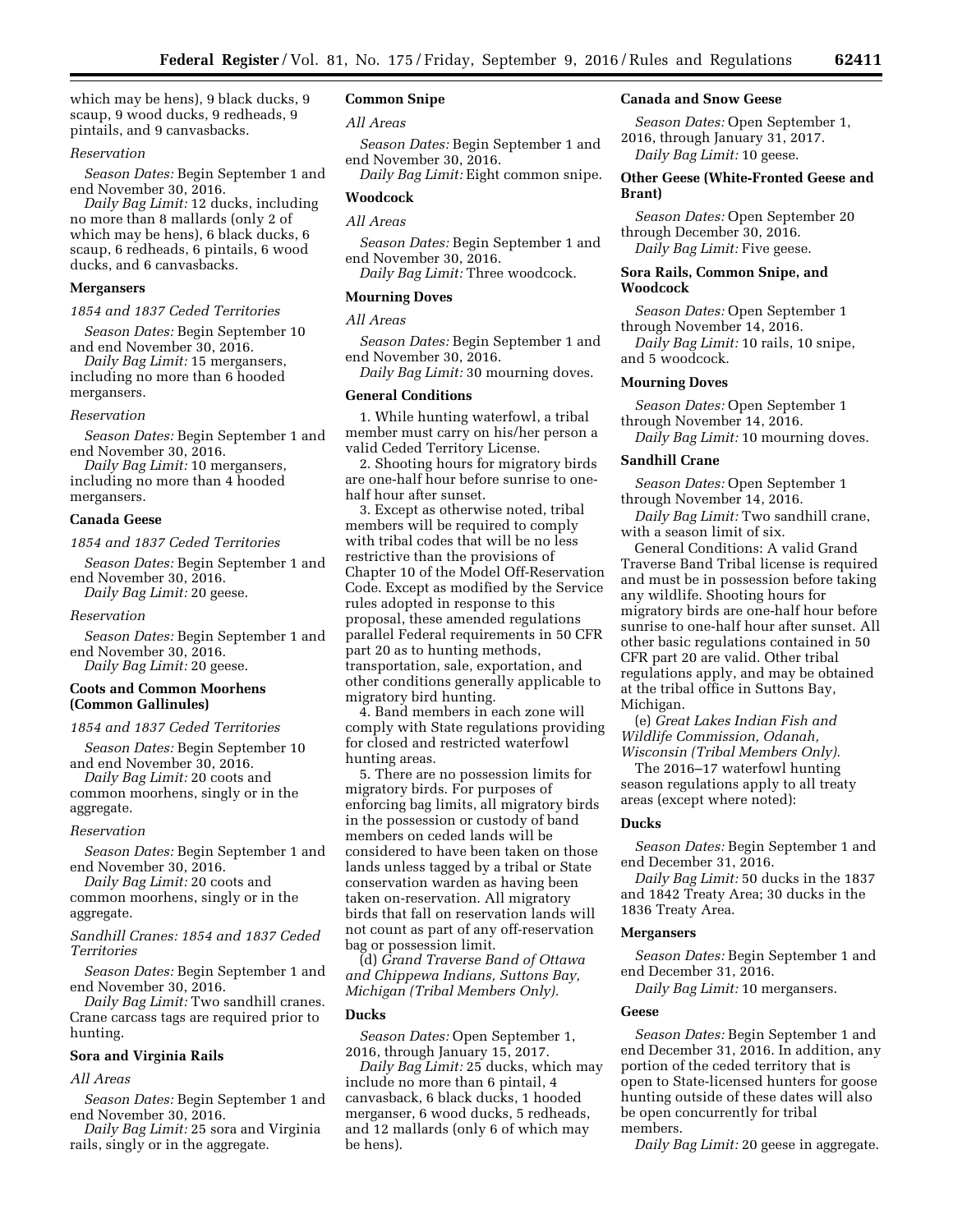#### **Other Migratory Birds**

## **Coots and Common Moorhens (Common Gallinules)**

*Season Dates:* Begin September 1 and end December 31, 2016. *Daily Bag Limit:* 20 coots and

common moorhens (common gallinules), singly or in the aggregate.

#### **Sora and Virginia Rails**

*Season Dates:* Begin September 1 and end December 31, 2016.

*Daily Bag and Possession Limits:* 20, singly, or in the aggregate, 25.

#### **Common Snipe**

*Season Dates:* Begin September 1 and end December 31, 2016.

*Daily Bag Limit:* 16 common snipe.

## **Woodcock**

*Season Dates:* Begin September 6 and end December 31, 2016. *Daily Bag Limit:* 10 woodcock.

#### **Mourning Dove**

*1837 and 1842 Ceded Territories Only* 

*Season Dates:* Begin September 1 and end November 29, 2016.

*Daily Bag Limit:* 15 mourning doves.

## **Sandhill Cranes**

*1837 and 1842 Ceded Territories Only* 

*Season Dates:* Begin September 1 and end December 31, 2016.

*Daily Bag Limit:* 2 cranes.

#### **Swans**

*1837 and 1842 Ceded Territories Only* 

*Season Dates:* Begin November 1 and end December 31, 2016.

*Daily Bag Limit:* 2 swans. All harvested swans must be registered by presenting the fully-feathered carcass to a tribal registration station or GLIFWC warden. If the total number of trumpeter swans harvested reaches 10, the swan season will be closed by emergency tribal rule.

## General Conditions

A. All tribal members are required to obtain a valid tribal waterfowl hunting permit.

B. Except as otherwise noted, tribal members are required to comply with tribal codes that are no less restrictive than the model ceded territory conservation codes approved by Federal courts in the *Lac Courte Oreilles* v. *State of Wisconsin (Voigt)* and *Mille Lacs Band* v. *State of Minnesota* cases. Chapter 10 in each of these model codes regulates ceded territory migratory bird hunting. Both versions of Chapter 10 parallel Federal requirements as to hunting methods, transportation, sale,

exportation, and other conditions generally applicable to migratory bird hunting. They also automatically incorporate by reference the Federal migratory bird regulations.

C. Particular regulations of note include:

1. Nontoxic shot is required for all waterfowl hunting by tribal members.

2. Tribal members in each zone must comply with tribal regulations providing for closed and restricted waterfowl hunting areas. These regulations generally incorporate the same restrictions contained in parallel State regulations.

3. There are no possession limits, with the exception of 2 swans (in the aggregate) and 25 rails (in the aggregate). For purposes of enforcing bag limits, all migratory birds in the possession and custody of tribal members on ceded lands are considered to have been taken on those lands unless tagged by a tribal or State conservation warden as taken on reservation lands. All migratory birds that fall on reservation lands do not count as part of any off-reservation bag or possession limit.

4. The baiting restrictions included in the respective section 10.05(2)(h) of the model ceded territory conservation codes will be amended to include language which parallels that in place for nontribal members as published at 64 FR 29799, June 3, 1999.

5. There are no shell limit restrictions. 6. Hunting hours are from 30 minutes before sunrise to 30 minutes after sunset.

(f) *Jicarilla Apache Tribe, Jicarilla Indian Reservation, Dulce, New Mexico (Tribal Members and Nontribal Hunters).* 

## **Ducks (Including Mergansers)**

*Season Dates:* Open October 8 through November 30, 2016.

*Daily Bag and Possession Limits:* The daily bag limit is seven, including no more than two hen mallards, two pintail, two redheads, two canvasback, and three scaup. The possession limit is three times the daily bag limit.

#### **Canada Geese**

*Season Dates:* Open October 8 through November 30, 2016.

*Daily Bag and Possession Limits:* Two and six, respectively.

General Conditions: Tribal and nontribal hunters must comply with all basic Federal migratory bird hunting regulations in 50 CFR part 20 regarding shooting hours and manner of taking. In addition, each waterfowl hunter 16 years of age or older must carry on his/ her person a valid Migratory Bird Hunting and Conservation Stamp (Duck

Stamp) signed in ink across the stamp face. Special regulations established by the Jicarilla Tribe also apply on the reservation.

(g) *Kalispel Tribe, Kalispel Reservation, Usk, Washington (Tribal Members and Nontribal Hunters).* 

# **Nontribal Hunters on Reservation**

## **Geese**

*Season Dates:* Open September 10 through September 11, 2016; open September 17 through September 18, 2016; and open October 1, 2016, through January 20, 2017. During these period, days to be hunted are specified by the Kalispel Tribe. Nontribal hunters should contact the Tribe for more detail on hunting days.

*Daily Bag and Possession Limits:* 5 Canada geese for the early season, and 3 light geese and 4 dark geese, for the late season. The daily bag limit is 2 brant (when the State's season is open) and is in addition to dark goose limits for the late-season. The possession limit is twice the daily bag limit.

## **Ducks**

*Season Dates:* Open September 24, 2016, through January 8, 2017.

## **Scaup**

*Season Dates:* Open September 24, 2016, through December 18, 2017.

*Daily Bag and Possession Limits:* 7 ducks, including no more than 2 female mallards, 2 pintail, 1 canvasback, 3 scaup (when open), and 2 redheads. The possession limit is twice the daily bag limit.

## **Tribal Hunters Within Kalispel Ceded Lands**

## **Ducks**

*Season Dates:* Open October 10, 2016, through January 31, 2017.

*Daily Bag and Possession Limits:* 7 ducks, including no more than 2 female mallards, 2 pintail, 1 canvasback, 3 scaup, and 2 redheads. The possession limit is twice the daily bag limit.

#### **Geese**

*Season Dates:* Open September 10, 2016, through January 31, 2017.

*Daily Bag Limit:* 6 light geese and 4 dark geese. The daily bag limit is 2 brant and is in addition to dark goose limits.

General: Tribal members must possess a validated Migratory Bird Hunting and Conservation Stamp and a tribal ceded lands permit.

(h) [Reserved.]

(i) *Leech Lake Band of Ojibwe, Cass Lake, Minnesota (Tribal Members Only).*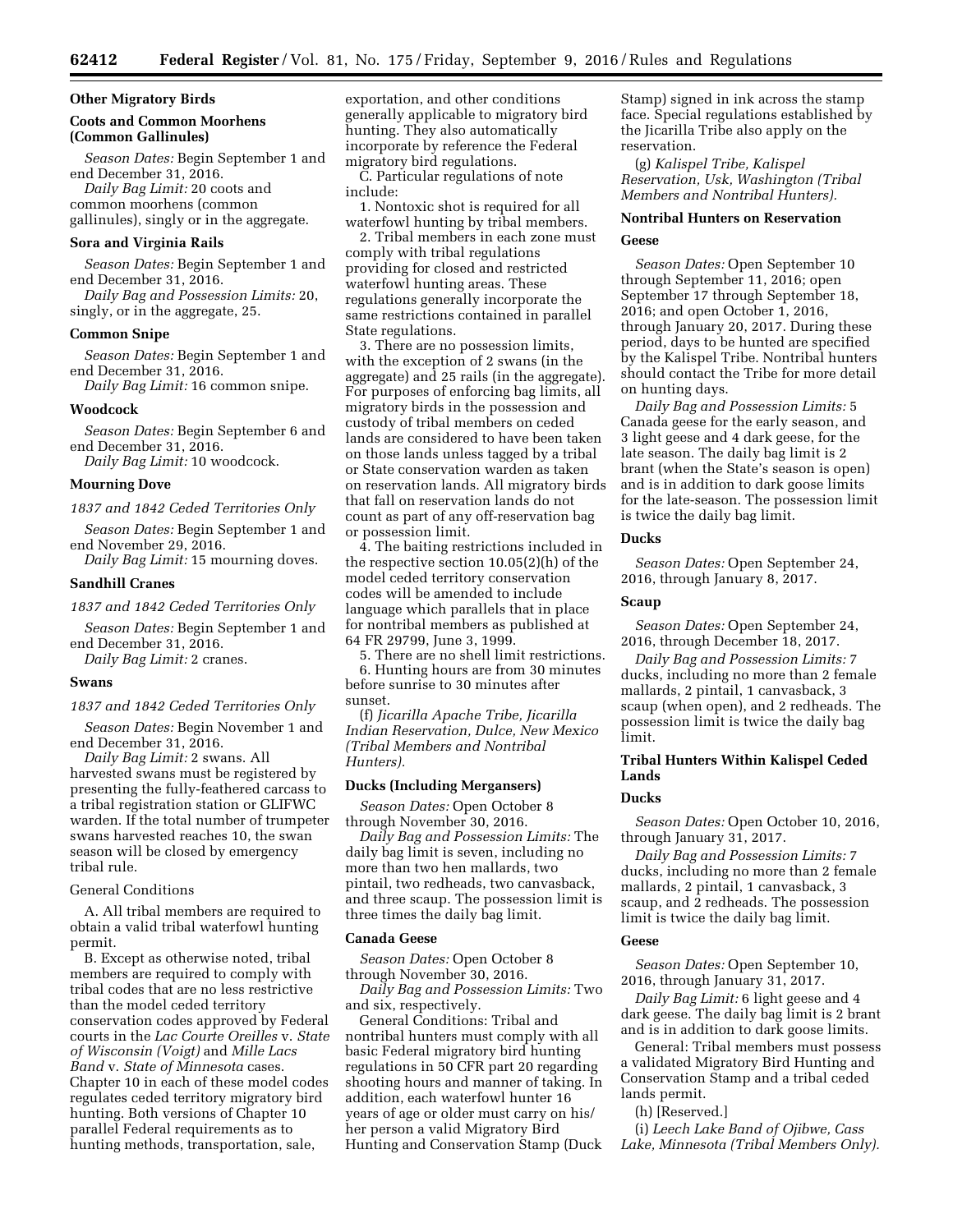## **Ducks**

*Season Dates:* Open September 17 through December 31, 2016.

*Daily Bag Limits:* 10 ducks, including no more than 5 pintail, 5 canvasback, and 5 black ducks.

#### **Geese**

*Season Dates:* Open September 1 through December 31, 2016.

*Daily Bag Limits:* 10 geese.

General: Possession limits are twice the daily bag limits. Shooting hours are one-half hour before sunrise to one-half hour after sunset. Nontoxic shot is required. Use of live decoys, bait, and commercial use of migratory birds are prohibited. Waterfowl may not be pursued or taken while using motorized craft.

(j) *Little River Band of Ottawa Indians, Manistee, Michigan (Tribal Members Only).* 

*1836 Ceded Territory and Tribal Reservation:* 

#### **Ducks**

*Season Dates:* Open September 9, 2016, through January 22, 2017.

*Daily Bag Limits:* 12 ducks, including no more than 6 mallards (2 of which may be hens), 3 black ducks, 3 redheads, 3 wood ducks, 2 pintail, 1 hooded merganser, and 2 canvasback.

## **Canada Geese**

*Season Dates:* Open September 1, 2016, through February 5, 2017. *Daily Bag Limit:* Five.

## **White-fronted Geese, Brant, and Snow Geese**

*Season Dates:* Open September 7 through December 4, 2016.

*Daily Bag Limit:* Five.

## **Woodcock, Mourning Doves, Snipe, and Snipe Sora and Virginia Rails**

*Season Dates:* Open September 1 through November 13, 2016.

*Daily Bag Limit:* 5 woodcock and 10 each of the other species.

General conditions are as follows: A. All tribal members will be required to obtain a valid tribal resource card and 2016–17 hunting license.

B. Except as modified by the Service rules adopted in response to this proposal, these amended regulations parallel all Federal regulations contained in 50 CFR part 20. Shooting hours will be from one-half hour before sunrise to sunset.

C. Particular regulations of note include:

(1) Nontoxic shot will be required for all waterfowl hunting by tribal members.

(2) Tribal members in each zone will comply with tribal regulations providing for closed and restricted waterfowl hunting areas. These regulations generally incorporate the same restrictions contained in parallel State regulations.

D. Tribal members hunting in Michigan will comply with tribal codes that contain provisions parallel to Michigan law regarding duck blinds and decoys.

E. Possession limits are twice the daily bag limits.

(k) *The Little Traverse Bay Bands of Odawa Indians, Petoskey, Michigan (Tribal Members Only).* 

#### **Ducks**

*Season Dates:* Open September 1, 2016, through January 31, 2017.

*Daily Bag Limits:* 20 ducks, including no more than 5 hen mallards, 5 black ducks, 5 redheads, 5 wood ducks, 5 pintail, 5 scaup, and 5 canvasback.

#### **Mergansers**

*Season Dates:* Open September 15, 2016, through January 31, 2017. *Daily Bag Limits:* 10 mergansers, including no more than 5 hooded mergansers.

#### **Coots and Gallinules**

*Season Dates:* Open September 15 through December 31, 2016. *Daily Bag Limit:* 20.

#### **Canada Geese**

*Season Dates:* Open September 1, 2016, through February 8, 2017. *Daily Bag Limit:* 20 in the aggregate.

#### **Sora and Virginia Rails**

*Season Dates:* Open September 1 through December 31, 2016. *Daily Bag Limit:* 20.

*Season Dates:* Open September 1 through December 31, 2016. *Daily Bag Limit:* 16.

#### **Mourning Doves**

*Season Dates:* Open September 1 through November 14, 2016. *Daily Bag Limit:* 15.

#### **Woodcock**

*Season Dates:* Open September 1 through December 1, 2016. *Daily Bag Limit:* 10.

## **Sandhill Cranes**

*Season Dates:* Open September 1 through December 1, 2016.

*Daily Bag Limit:* 1. General: Possession limits are twice

the daily bag limits.

(l) *Lower Brule Sioux Tribe, Lower Brule Reservation, Lower Brule, South*  *Dakota (Tribal Members and Nontribal Hunters).* 

## **Tribal Members**

## **Ducks, Mergansers, and Coots**

*Season Dates:* Open September 1, 2016, through March 10, 2017.

*Daily Bag and Possession Limits:* Six ducks, including no more than two hen mallard and five mallards total, two pintail, two redheads, two canvasback, three wood ducks, three scaup, two bonus teal during the first 16 days of the season, and one mottled duck Coot daily bag limit is 15. Merganser daily bag limit is five, including no more than two hooded mergansers. The possession limit is three times the daily bag limit.

## **Canada Geese**

*Season Dates:* Open September 1, 2016, through March 10, 2017.

*Daily Bag and Possession Limits:* 6 and 18, respectively.

## **White-Fronted Geese**

*Season Dates:* Open September 1, 2016, through March 10, 2017. *Daily Bag and Possession Limits:* Two and six, respectively.

## **Light Geese**

*Season Dates:* Open September 1, 2016, through March 10, 2017. *Daily Bag Limit:* 20.

#### **Nontribal Hunters**

## **Ducks (Including Mergansers and Coots)**

*Season Dates:* Open October 8, 2016, through January 12, 2017.

*Daily Bag and Possession Limits:* Six ducks, including five mallards (no more of which can be two hen mallard), three scaup, two canvasback, two redheads, three wood ducks, one mottled duck, and two pintail. Coot daily bag limit is 15. Merganser daily bag limit is five, including no more than two hooded mergansers. The possession limit is three times the daily bag limit.

### **Canada Geese**

*Season Dates:* Open October 29, 2016, through February 12, 2017. *Daily Bag and Possession Limits:* 6 and 18, respectively.

#### **White-Fronted Geese**

*Season Dates:* Open October 29, 2016, through January 24, 2017. *Daily Bag and Possession Limits:* Two and six, respectively.

#### **Light Geese**

*Season Dates:* Open October 29, 2016, through February 12, 2017.

*Daily Bag and Possession Limits:* 50 and no possession limit.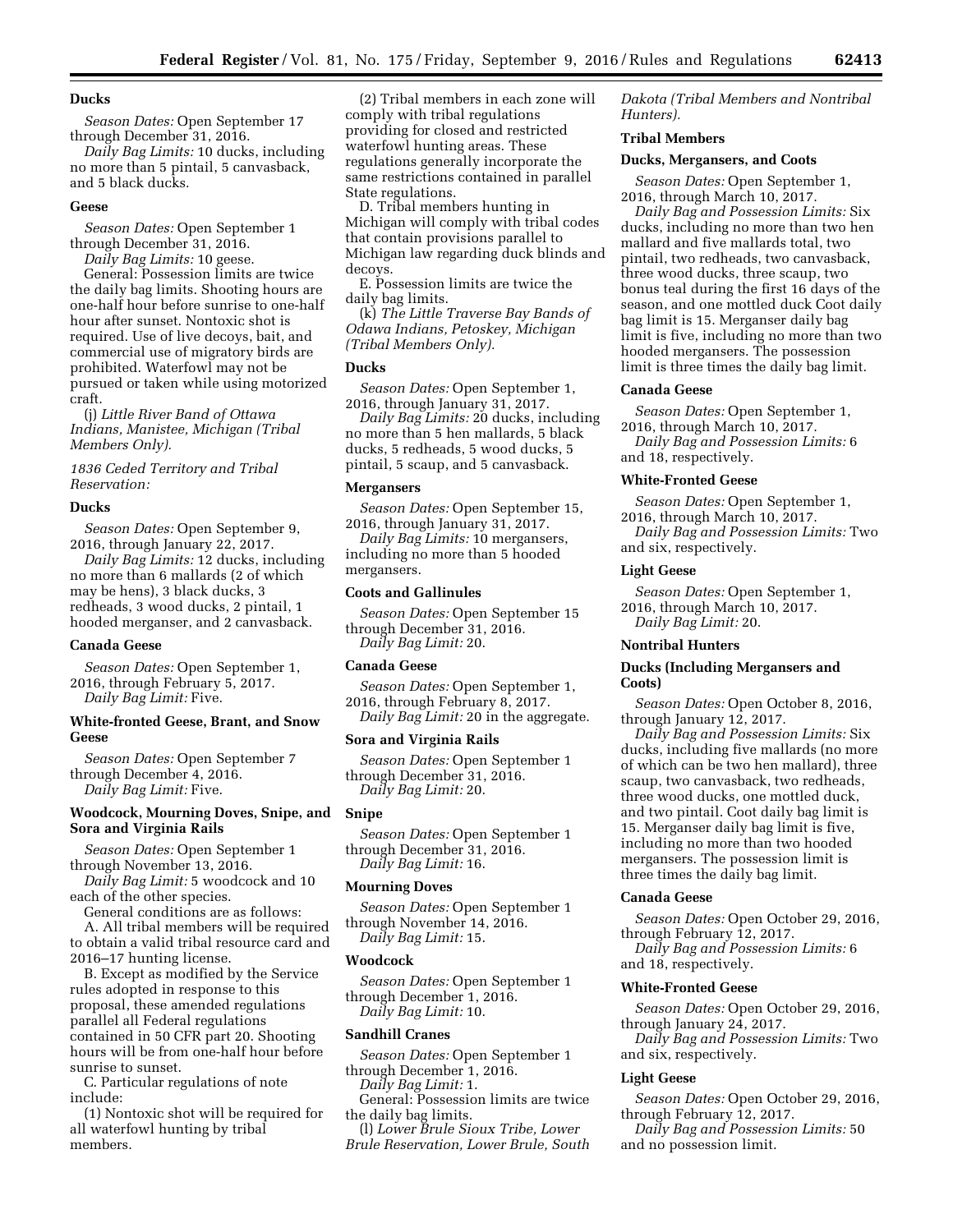General Conditions: All hunters must comply with the basic Federal migratory bird hunting regulations in 50 CFR part 20, including the use of steel shot and shooting hours. Nontribal hunters must possess a validated Migratory Bird Hunting and Conservation Stamp. The Lower Brule Sioux Tribe has an official Conservation Code that hunters must adhere to when hunting in areas subject to control by the Tribe.

(m) [Reserved.]

(n) *Makah Indian Tribe, Neah Bay, Washington (Tribal Members).* 

## **Band-Tailed Pigeons**

*Season Dates:* Open September 17 through October 23, 2016.

*Daily Bag Limit:* Two band-tailed pigeons.

#### **Ducks and Coots**

*Season Dates:* Open September 24, 2016, through January 29, 2017.

*Daily Bag Limit:* Seven ducks including no more than five mallards (only two of which can be a hen), one redhead, one pintail, three scaup, and one canvasback. The seasons on wood duck and harlequin are closed. The coot daily bag limit is 25.

## **Geese**

*Season Dates:* Open September 24, 2016, through January 29, 2017.

*Daily Bag Limit:* Four, including no more than one brant. The seasons on Aleutian and dusky Canada geese are closed.

## General Conditions

All other Federal regulations contained in 50 CFR part 20 apply. The following restrictions also apply:

1. As per Makah Ordinance 44, only shotguns may be used to hunt any species of waterfowl. Additionally, shotguns must not be discharged within 0.25 miles of an occupied area.

2. Hunters must be eligible, enrolled Makah tribal members and must carry their Indian Treaty Fishing and Hunting Identification Card while hunting. No tags or permits are required to hunt waterfowl.

3. The Cape Flattery area is open to waterfowl hunting, except in designated wilderness areas, or within 1 mile of Cape Flattery Trail, or in any area that is closed to hunting by another ordinance or regulation.

4. The use of live decoys and/or baiting to pursue any species of waterfowl is prohibited.

5. Steel or bismuth shot only for waterfowl is allowed; the use of lead shot is prohibited.

6. The use of dogs is permitted to hunt waterfowl.

7. Shooting hours for all species of waterfowl are one-half hour before sunrise to sunset.

8. Open hunting areas are: GMUs 601 (Hoko), a portion of the 602 (Dickey) encompassing the area north of a line between Norwegian Memorial and east to Highway 101, and 603 (Pysht).

(o) *Navajo Nation, Navajo Indian Reservation, Window Rock, Arizona (Tribal Members and Nontribal Hunters).* 

## **Band-Tailed Pigeons**

*Season Dates:* Open September 1 through September 30, 2016.

*Daily Bag and Possession Limits:* 5 and 10 pigeons, respectively.

#### **Mourning Doves**

*Season Dates:* Open September 1 through September 30, 2016. *Daily Bag and Possession Limits:* 10

and 20 doves, respectively.

## **Ducks (Including Mergansers and Coots)**

*Season Dates:* Open September 24, 2016, through January 8, 2017.

## **Scaup**

*Season Dates:* Open September 24 through December 18, 2016.

*Daily Bag and Possession Limits:*  Seven ducks, including no more than two hen mallards, one mottled duck, two canvasback, three scaup (when open), two redheads, and two pintail. Coot daily bag limit is 25. Merganser daily bag limit is seven. The possession limit is three times the daily bag limit.

## **Canada Geese**

*Season Dates:* Open September 24, 2016, through January 8, 2017.

*Daily Bag and Possession Limits:* 4 and 12, respectively.

General Conditions: Tribal and nontribal hunters will comply with all basic Federal migratory bird hunting regulations in 50 CFR part 20, regarding shooting hours and manner of taking. In addition, each waterfowl hunter 16 years of age or over must carry on his/ her person a valid Migratory Bird Hunting and Conservation Stamp (Duck Stamp) signed in ink across the face. Special regulations established by the Navajo Nation also apply on the reservation.

(p) *Oneida Tribe of Indians of Wisconsin, Oneida, Wisconsin (Tribal Members Only).* 

#### **Ducks (Including Mergansers)**

*Season Dates:* Open September 17 through December 4, 2016.

*Daily Bag and Possession Limits:* Six, including no more than six mallards

(three hen mallards), six wood ducks, one redhead, two pintail, and one hooded merganser. The possession limit is twice the daily bag limit.

#### **Geese**

*Season Dates:* Open September 1 through December 31, 2016.

*Daily Bag and Possession Limits:* 5 Canada geese with a possession limit of 10. A seasonal quota of 500 birds is adopted. If the quota is reached before the season concludes, the season will be closed at that time.

#### **Woodcock**

*Season Dates:* Open September 3 through November 6, 2016.

*Daily Bag and Possession Limits:* Two and four woodcock, respectively.

#### **Doves**

*Season Dates:* Open September 3 through November 6, 2016.

*Daily Bag and Possession Limits:* 10 and 20 doves, respectively.

General Conditions: Tribal member shooting hours are one-half hour before sunrise to one-half hour after sunset. Nontribal members hunting on the Reservation or on lands under the jurisdiction of the Tribe must comply with all State of Wisconsin regulations, including season dates, shooting hours, and bag limits, which differ from tribal member seasons. Tribal members and nontribal members hunting on the Reservation or on lands under the jurisdiction of the Tribe will observe all basic Federal migratory bird hunting regulations found in 50 CFR part 20, with the following exceptions: Tribal members are exempt from the purchase of the Migratory Waterfowl Hunting and Conservation Stamp (Duck Stamp); and shotgun capacity is not limited to three shells.

(q) *Point No Point Treaty Council, Kingston, Washington (Tribal Members Only).* 

# **Jamestown S'Klallam Tribe**

## **Ducks**

*Season Dates:* Open September 1, 2016, through March 10, 2017.

*Daily Bag and Possession Limits:*  Seven ducks, including no more than two hen mallards, one pintail, one canvasback, four scoters, and two redheads. Possession limit is twice the daily bag limit. Bag and possession limits for harlequin ducks is one per season.

#### **Geese**

*Season Dates:* Open September 9, 2016, through March 10, 2017.

*Daily Bag and Possession Limits:* Four geese, and may include no more than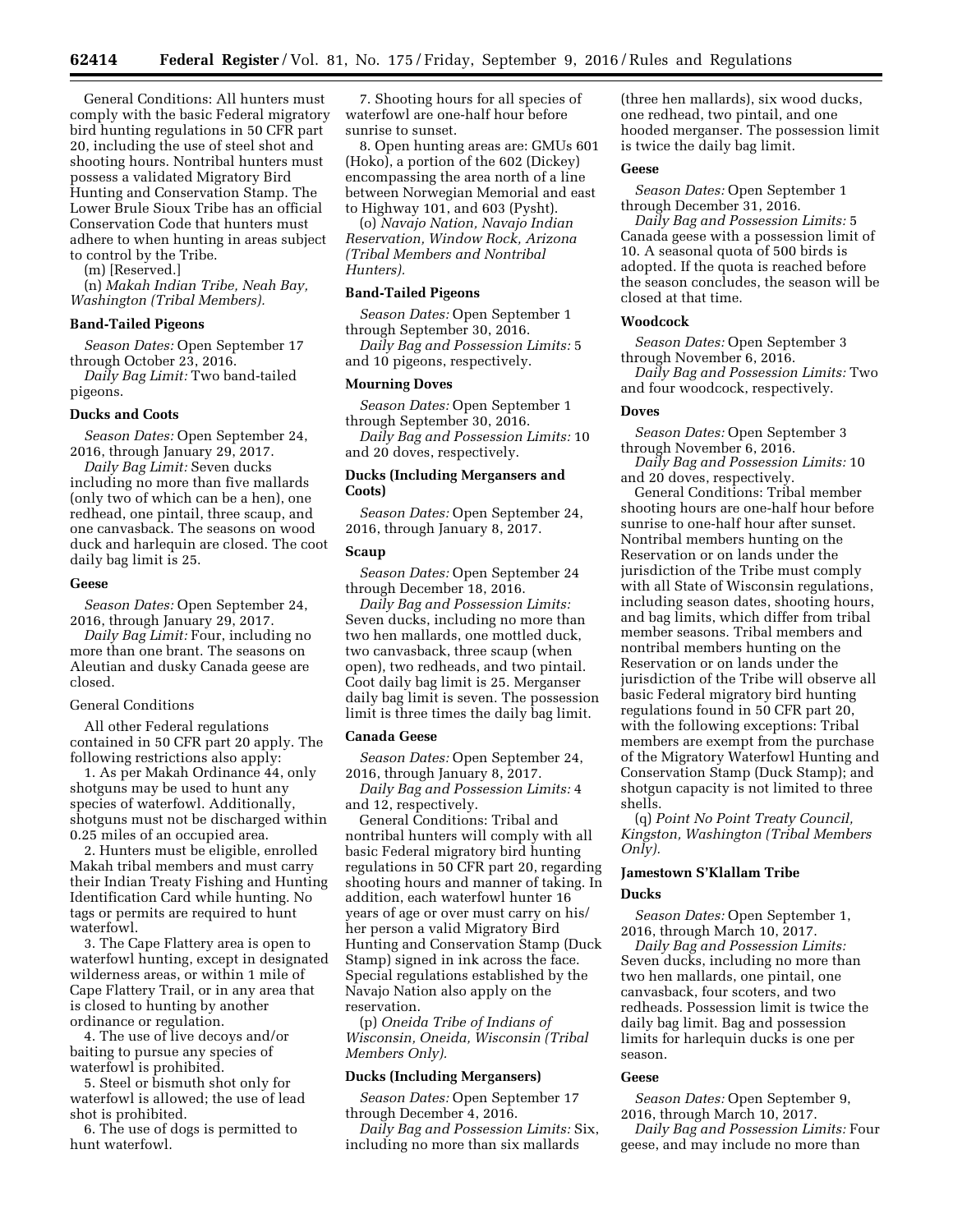three light geese. The season on dusky Canada geese is closed. Possession limit is twice the daily bag limit.

## **Brant**

*Season Dates:* Open January 10 through January 25, 2017.

*Daily Bag and Possession Limits:* Two and four, respectively.

#### **Coots**

*Season Dates:* Open September 13, 2016, through February 1, 2017. *Daily Bag and Possession Limits:* 25 and 50 coots, respectively.

#### **Mourning Doves**

*Season Dates:* Open September 13, 2016, through January 18, 2017.

*Daily Bag and Possession Limits:* 10 and 20 doves, respectively.

#### **Snipe**

*Season Dates:* Open September 13, 2016, through March 10, 2017.

*Daily Bag and Possession Limits:* 8 and 16 snipe, respectively.

#### **Band-Tailed Pigeons**

*Season Dates:* Open September 13, 2016, through January 18, 2017. *Daily Bag and Possession Limits:* Two and four pigeons, respectively.

#### **Port Gamble S'Klallam Tribe**

#### **Ducks**

*Season Dates:* Open September 1, 2016, through March 10, 2017.

*Daily Bag and Possession Limits:*  Seven ducks, including no more than two hen mallards, one pintail, one canvasback, four scoters, and two redheads. Possession limit is twice the daily bag limit. Bag and possession limits for harlequin ducks is one per season.

#### **Geese**

*Season Dates:* Open September 1, 2016, through March 10, 2017.

*Daily Bag and Possession Limits:* Four geese, and may include no more than three light geese. The season on dusky Canada geese is closed. Possession limit is twice the daily bag limit.

#### **Brant**

*Season Dates:* Open November 9, 2016, through January 31, 2017.

*Daily Bag and Possession Limits:* Two and four, respectively.

## **Coots**

*Season Dates:* Open September 1, 2016, through March 10, 2017.

*Daily Bag and Possession Limits:* 7 and 14 coots, respectively.

## **Mourning Doves**

*Season Dates:* Open September 1, 2016, through January 31, 2017.

*Daily Bag and Possession Limits:* 10 and 20 doves, respectively.

#### **Snipe**

*Season Dates:* Open September 1, 2016, through March 10, 2017. *Daily Bag and Possession Limits:* 8 and 16 snipe, respectively.

#### **Band-Tailed Pigeons**

*Season Dates:* Open September 1, 2016, through March 10, 2017.

*Daily Bag and Possession Limits:* Two and four pigeons, respectively.

General: Tribal members must possess a tribal hunting permit from the Point No Point Tribal Council pursuant to tribal law. Hunting hours are from onehalf hour before sunrise to sunset. Hunters must observe all other basic Federal migratory bird hunting regulations in 50 CFR part 20.

(r) *The Saginaw Chippewa Indian Tribe of Michigan, Isabella Reservation, Mt. Pleasant, Michigan (Tribal Members Only)* 

## **Mourning Doves**

*Season Dates:* Open September 1, 2016, through January 31, 2017. *Daily Bag Limit:* 25 doves.

#### **Ducks**

*Season Dates:* Open September 1, 2016, through January 31, 2017.

*Daily Bag Limits:* 20, including no more than 5 hen mallard, 5 wood duck, 5 black duck, 5 pintail, 5 redhead, 5 scaup, and 5 canvasback.

#### **Mergansers**

*Season Dates:* Open September 1, 2016, through January 31, 2017. *Daily Bag Limit:* 10, including no more than 5 hooded mergansers.

#### **Canada Geese**

*Season Dates:* Open September 1, 2016, through January 31, 2017. *Daily Bag Limit:* 20 in the aggregate.

#### **Coots and Gallinule**

*Season Dates:* Open September 1, 2016, through January 31, 2017. *Daily Bag Limit:* 20 in the aggregate.

#### **Woodcock**

*Season Dates:* Open September 1, 2016, through January 31, 2017. *Daily Bag Limits:* 10.

#### **Common Snipe**

*Season Dates:* Open September 1, 2016, through January 31, 2017. *Daily Bag Limits:* 16.

## **Sora and Virginia Rails**

*Season Dates:* Open September 1, 2016, through January 31, 2017.

# *Daily Bag Limits:* 20 in the aggregate.

## **Sandhill Crane**

*Season Dates:* Open September 1, 2016, through January 31, 2017. *Daily Bag Limits:* One.

General: Possession limits are twice the daily bag limits except for rails, of which the possession limit equals the daily bag limit (20). Tribal members must possess a tribal hunting permit from the Sault Ste. Marie Tribe pursuant to tribal law. Shooting hours are onehalf hour before sunrise until one-half hour after sunset. Hunters must observe all other basic Federal migratory bird hunting regulations in 50 CFR part 20.

(s) *Sault Ste. Marie Tribe of Chippewa Indians, Sault Ste. Marie, Michigan (Tribal Members Only).* 

## **Mourning Doves**

*Season Dates:* Open September 1 through November 14, 2016. *Daily Bag Limit:* 10 doves.

## **Teal**

*Season Dates:* Open September 1 through December 31, 2016.

*Daily Bag Limits:* 20 in the aggregate

## **Ducks**

*Season Dates:* Open September 15 through December 31, 2016.

*Daily Bag Limits:* 20, including no more than 10 mallards (only 5 of which may be hens), 5 canvasback, 5 black duck, and 5 wood duck.

#### **Mergansers**

*Season Dates:* Open September 15 through December 31, 2016.

*Daily Bag Limit:* 10 in the aggregate.

## **Geese**

*Season Dates:* Open September 1 through December 31, 2016. *Daily Bag Limit:* 20 in the aggregate.

#### **Coots and Gallinule**

*Season Dates:* Open September 1 through December 31, 2016. *Daily Bag Limit:* 20 in the aggregate.

#### **Woodcock**

*Season Dates:* Open September 2 through December 1, 2016. *Daily Bag Limits:* 10.

## **Common Snipe**

*Season Dates:* Open September 15 through December 31, 2016. *Daily Bag Limits:* 16.

#### **Sora and Virginia Rails**

*Season Dates:* Open September 1 through December 31, 2016.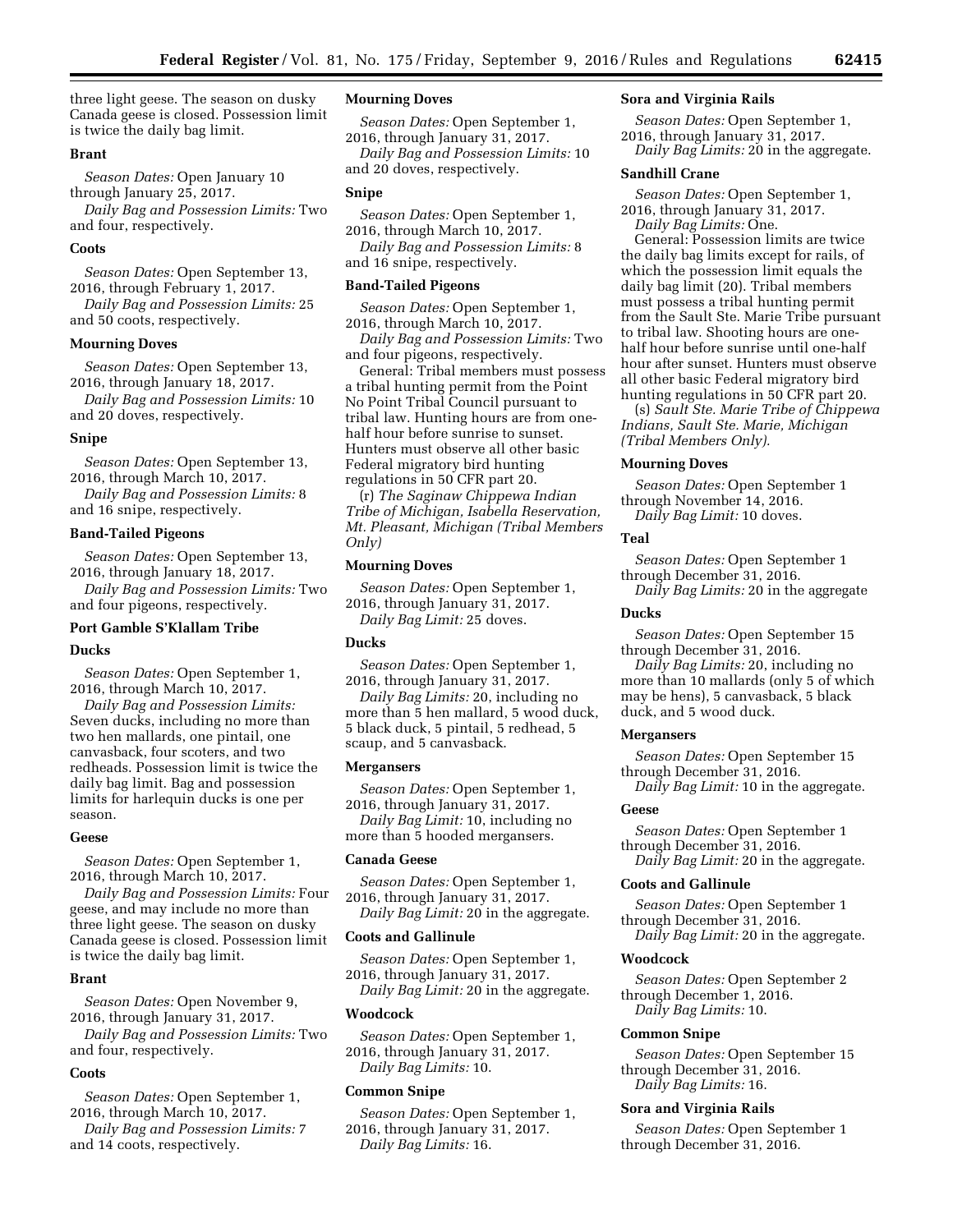*Daily Bag Limits:* 20 in the aggregate. General: Possession limits are twice the daily bag limits except for rails, of which the possession limit equals the daily bag limit (20). Tribal members must possess a tribal hunting permit from the Sault Ste. Marie Tribe pursuant to tribal law. Shooting hours are onehalf hour before sunrise until one-half hour after sunset. Hunters must observe all other basic Federal migratory bird hunting regulations in 50 CFR part 20.

(t) *Shoshone-Bannock Tribes, Fort Hall Indian Reservation, Fort Hall, Idaho (Nontribal Hunters).* 

## **Ducks, Including Scaup**

*Duck Season Dates:* Open October 8, 2016, through January 20, 2017.

*Scaup Season Dates:* Open October 8, 2016, through January 1, 2017.

*Daily Bag and Possession Limits:*  Seven ducks and mergansers, including no more than two hen mallards, two pintail, three scaup, two canvasback, and two redheads. The possession limit is three times the daily bag limit.

#### **Coots**

*Season Dates:* Same as ducks. *Daily Bag and Possession Limits:* 25 coots. The possession limit is three times the daily bag limit.

## **Common Snipe**

*Season Dates:* Same as ducks. *Daily Bag and Possession Limits:* 8 and 24 snipe, respectively.

#### **Canada Geese**

*Season Dates:* Open October 8, 2016, through January 20, 2017. *Daily Bag and Possession Limits:* 4

and 12, respectively.

#### **White-Fronted Geese**

*Season Dates:* Open October 8, 2016, through January 20, 2017.

*Daily Bag and Possession Limits:* 10 and 30, respectively.

#### **Light Geese**

*Season Dates:* Open October 8, 2016, through January 20, 2017.

*Daily Bag and Possession Limits:* 20 and 60, respectively

General Conditions: Nontribal hunters must comply with all basic Federal migratory bird hunting regulations in 50 CFR part 20 regarding shooting hours and manner of taking. In addition, each waterfowl hunter 16 years of age or older must possess a valid Migratory Bird Hunting and Conservation Stamp (Duck Stamp) signed in ink across the stamp face. Other regulations established by the Shoshone–Bannock Tribes also apply on the reservation.

(u) [Reserved.]

(v) *Spokane Tribe of Indians, Spokane Indian Reservation and Ceded Lands, Wellpinit, Washington (Tribal Members Only).* 

## **Ducks**

*Season Dates:* Open September 2, 2016, through January 31, 2017.

*Daily Bag and Possession Limits:*  Seven ducks, including no more than two hen mallards, two pintail, two canvasback, three scaup, and two redheads. Possession limit is twice the daily bag limit.

#### **Geese**

*Season Dates:* Open September 2, 2016, through January 31, 2017.

*Daily Bag and Possession Limits:* Four dark geese and six light geese. Possession limit is twice the daily bag limit.

General Conditions: All tribal hunters must have a valid Tribal identification card on his or her person while hunting. Shooting hours are one-half hour before sunrise to sunset, and steel shot is required for all migratory bird hunting. Hunters must observe all other basic Federal migratory bird hunting regulations in 50 CFR part 20.

(w) [Reserved.]

(x) *Stillaguamish Tribe of Indians, Arlington, Washington (Tribal Members Only).* 

#### **Common Snipe**

*Season Dates:* Open October 1, 2016, through January 31, 2017.

*Daily Bag and Possession Limits:* 10 and 30, respectively.

#### **Ducks**

*Season Dates:* Open October 1, 2016, through March 10, 2017.

*Daily Bag and Possession Limits:* 10 ducks. The possession limit is three times the daily bag limit.

## **Coots**

*Season Dates:* Open October 1, 2016, through March 10, 2017.

*Daily Bag and Possession Limits:* 25 coots. The possession limit is three times the daily bag limit.

#### **Geese**

*Season Dates:* Open October 1, 2016, through March 10, 2017.

*Daily Bag and Possession Limits:* 6 and 18, respectively. The season on brant is closed.

General Conditions: Tribal members hunting on lands will observe all basic Federal migratory bird hunting regulations found in 50 CFR part 20, which will be enforced by the Stillaguamish Tribal Law Enforcement. Tribal members are required to use steel shot or a nontoxic shot as required by Federal regulations.

(y) *Swinomish Indian Tribal Community, LaConner, Washington (Tribal Members Only).* Ceded Territory and Swinomish Reservation

## **Ducks and Mergansers**

*Season Dates:* Open September 1, 2016, through March 9, 2017.

*Daily Bag and Possession Limits:* 20 and 40, respectively.

## **Canada Geese**

*Season Dates:* Open September 1, 2016, through March 9, 2017. *Daily Bag and Possession Limits:* 10 and 20 geese, respectively.

#### **Brant**

*Season Dates:* Open September 1, 2016, through March 9, 2017.

*Daily Bag and Possession Limits:* 5 and 10 brant, respectively.

#### **Coots**

*Season Dates:* Open September 1, 2016, through March 9, 2017. *Daily Bag and Possession Limits:* 25 and 75 coots, respectively.

## **Mourning Dove**

*Season Dates:* Open September 1, 2016, through March 9, 2017.

*Daily Bag and Possession Limits:* 15 and 30 mourning dove, respectively.

## **Band-Tailed Pigeon**

*Season Dates:* Open September 1, 2016, through March 9, 2017.

*Daily Bag and Possession Limits:*  Three and six band-tailed pigeon,

respectively.

(z) *The Tulalip Tribes of Washington, Tulalip Indian Reservation, Marysville, Washington (Tribal Members Only).* 

## **Ducks and Mergansers**

*Season Dates:* Open September 1, 2016, through February 28, 2017.

*Daily Bag and Possession Limits:*  Seven ducks, including no more than two hen mallards, two pintail, two canvasback, three scaup, and two redheads. Possession limit is twice the daily bag limit.

#### **Geese**

*Season Dates:* Open September 1, 2016, through February 28, 2017.

*Daily Bag and Possession Limits:*  Seven geese, including no more than four cackling and dusky Canada geese. Possession limit is twice the daily bag limit.

#### **Brant**

*Season Dates:* Open September 1, 2016, through February 28, 2017.

*Daily Bag and Possession Limits:* Two and four brant, respectively.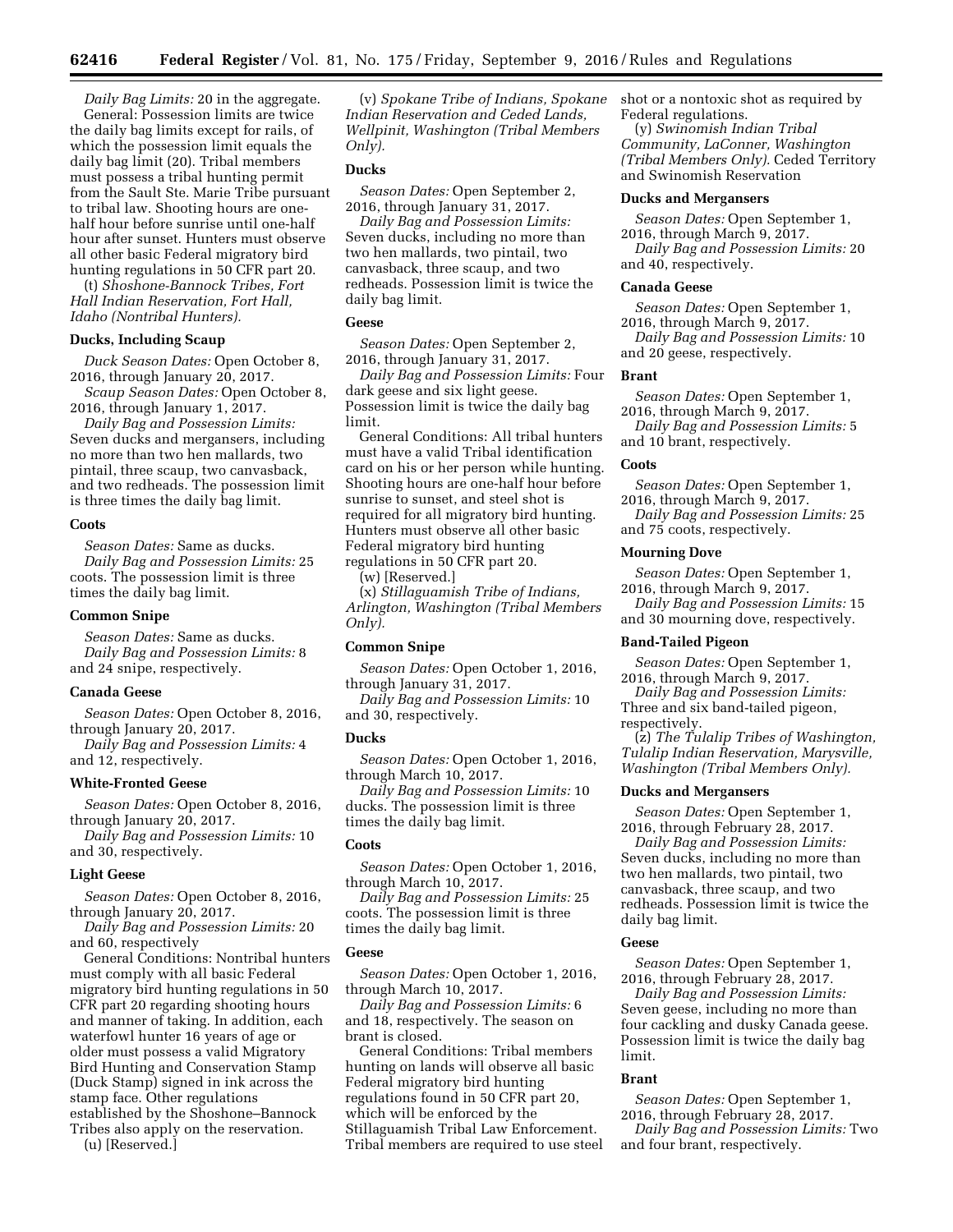## **Coots**

*Season Dates:* Open September 1, 2016, through February 28, 2017. *Daily Bag and Possession Limits:* 25

and 25 coots, respectively.

#### **Snipe**

*Season Dates:* Open September 1, 2016, through February 28, 2017.

*Daily Bag and Possession Limits:* 8 and 16 snipe, respectively.

General Conditions: All tribal hunters must have a valid Tribal identification card on his or her person while hunting. All nontribal hunters must obtain and possess while hunting a valid Tulalip Tribe hunting permit and be accompanied by a Tulalip Tribal member. Shooting hours are one-half hour before sunrise to sunset, and steel shot is required for all migratory bird hunting. Hunters must observe all other basic Federal migratory bird hunting regulations in 50 CFR part 20.

(aa) *Upper Skagit Indian Tribe, Sedro Woolley, Washington (Tribal Members Only).* 

#### **Mourning Doves**

*Season Dates:* Open September 1 through December 31, 2016.

*Daily Bag and Possession Limits:* 12 and 15 mourning doves, respectively.

## **Ducks**

*Season Dates:* Open October 1, 2016, through February 28, 2017.

*Daily Bag and Possession Limits:* 15 and 20, respectively.

#### **Coots**

*Season Dates:* Open October 1, 2016, through February 15, 2017.

*Daily Bag and Possession Limits:* 20 and 30, respectively.

#### **Geese**

*Season Dates:* Open October 1, 2016, through February 28, 2017.

*Daily Bag and Possession Limits:* 7 and 10 geese, respectively.

#### **Brant**

*Season Dates:* Open November 1 through 10, 2016.

*Daily Bag and Possession Limits:* Two and two, respectively.

General Conditions: Tribal members must have the tribal identification and harvest report card on their person to hunt. Tribal members hunting on the Reservation will observe all basic Federal migratory bird hunting regulations found in 50 CFR part 20, except shooting hours would be 15 minutes before official sunrise to 15 minutes after official sunset.

(bb) *Wampanoag Tribe of Gay Head, Aquinnah, Massachusetts (Tribal Members Only).* 

## **Teal**

*Season Dates:* Open October 10, 2016, through February 18, 2017. *Daily Bag Limits:* 10 teal.

#### **Ducks**

*Season Dates:* Open October 10, 2016, through February 18, 2017.

*Daily Bag Limits:* Six ducks, including no more than four hen mallards, six black ducks, four mottled ducks, one fulvous whistling duck, four mergansers, three scaup, two hooded merganser, three wood ducks, one canvasback, two redheads, and two pintail. The season is closed for harlequin ducks.

#### **Sea Ducks**

*Season Dates:* Open October 3, 2016, through February 18, 2017.

*Daily Bag Limits:* Seven ducks including no more than four of any one species (only one of which may be a hen eider).

## **Woodcock**

*Season Dates:* Open October 10 through November 26, 2016. *Daily Bag Limits:* Three woodcock.

#### **Canada Geese**

*Season Dates:* Open September 1 through 17, 2016, and open October 24, 2016, through February 18, 2017.

*Daily Bag Limits:* Eight Canada geese.

## **Snow Geese**

*Season Dates:* Open September 1 through 17, 2016, and open November 21, 2016, through February 20, 2017. *Daily Bag Limits:* 15 snow geese.

#### **Sora and Virginia Rails**

*Season Dates:* Open September 1 through November 5, 2016. *Daily Bag Limits:* 5 sora and 10

Virginia rails.

## **Snipe**

*Season Dates:* Open September 1 through December 8, 2016.

*Daily Bag Limits:* Eight snipe. General Conditions: Shooting hours are one-half hour before sunrise to sunset. Nontoxic shot is required. All other basic Federal migratory bird hunting regulations contained in 50 CFR part 20 will be observed.

(cc) *White Earth Band of Ojibwe, White Earth, Minnesota (Tribal Members Only).* 

#### **Ducks**

*Season Dates:* Open September 10 through December 18, 2016.

*Daily Bag Limit for Ducks:* 10 ducks, including no more than 2 female mallards, 1 pintail, and 1 canvasback.

## **Mergansers**

*Season Dates:* Open September 10 through December 18, 2016. Daily Bag Limit for Mergansers: Five

mergansers, including no more than two hooded mergansers.

## **Geese**

*Season Dates:* Open September 1 through December 15, 2016. *Daily Bag Limit:* 12 geese through September 23, and 5 thereafter.

#### **Coots**

*Season Dates:* Open September 1 through November 30, 2016. *Daily Bag Limit:* 20 coots.

#### **Snipe**

*Season Dates:* Open September 1 through November 30, 2016. *Daily Bag Limit:* 10 snipe.

## **Mourning Dove**

*Season Dates:* Open September 1 through November 30, 2016. *Daily Bag Limit:* 25 mourning dove.

#### **Woodcock**

*Season Dates:* Open September 1 through November 30, 2016. *Daily Bag Limit:* 10 woodcock.

## **Rail**

*Season Dates:* Open September 1 through November 30, 2016.

*Daily Bag Limit:* 25 rail. General Conditions: Shooting hours are one-half hour before sunrise to onehalf hour after sunset. Nontoxic shot is required. All other basic Federal

migratory bird hunting regulations contained in 50 CFR part 20 will be observed.

(dd) *White Mountain Apache Tribe, Fort Apache Indian Reservation, Whiteriver, Arizona (Tribal Members and Nontribal Hunters).* 

## **Band-Tailed Pigeons (Wildlife Management Unit 10 and Areas South of Y–70 and Y–10 in Wildlife Management Unit 7, Only)**

*Season Dates:* Open September 1 through 15, 2016.

*Daily Bag and Possession Limits:*  Three and six pigeons, respectively.

## **Mourning Doves (Wildlife Management Unit 10 and Areas South of Y–70 and Y–10 in Wildlife Management Unit 7, Only)**

*Season Dates:* Open September 1 through 15, 2016.

*Daily Bag and Possession Limits:* 10 and 20 doves, respectively.

## **Ducks and Mergansers**

*Season Dates:* Open October 15, 2016, through January 29, 2017.